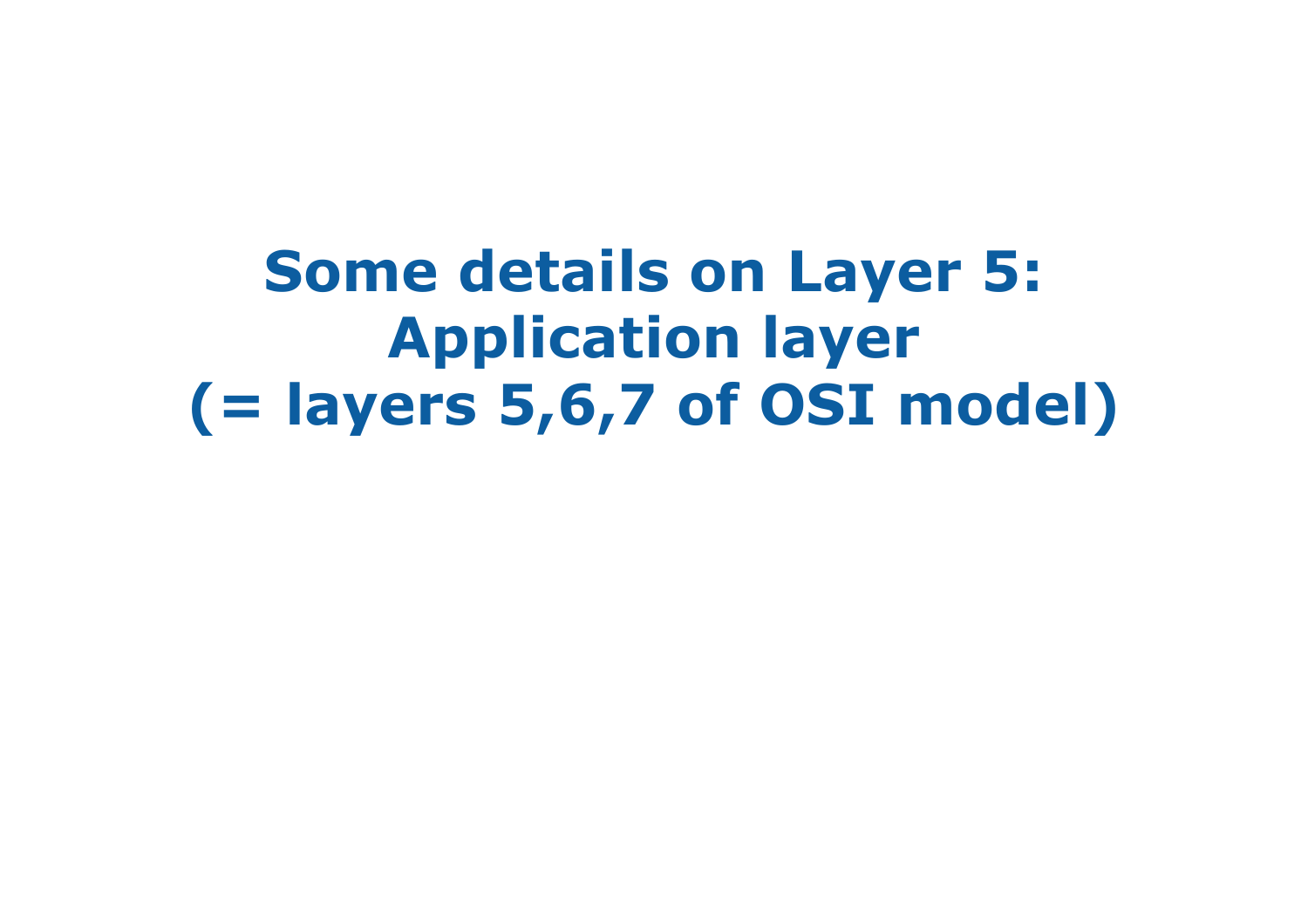### **DNS: Domain Name System**

- By far, the most popular application on the Internet … because all the others rely on it.
- **A simple service that provides a translation between host names and IP addresses (and vice versa)**
	- § Example: cnrsformation.cnrs.fr ⇔ 195.220.198.93
	- Supports both IPv4 and IPv6

### ● **Motivation:**

- Humans prefer using textual names rather than numeric identifiers
- ... but the machines in the core of the Internet (routers ...) only understand/manipulate IP addresses.
- **•** Thus, anytime a given host named  $H_A$  wants to send an IP packet to another host named  $H_B$ ,  $H_A$ must first use the DNS to obtain the IP address of  $H_B$ .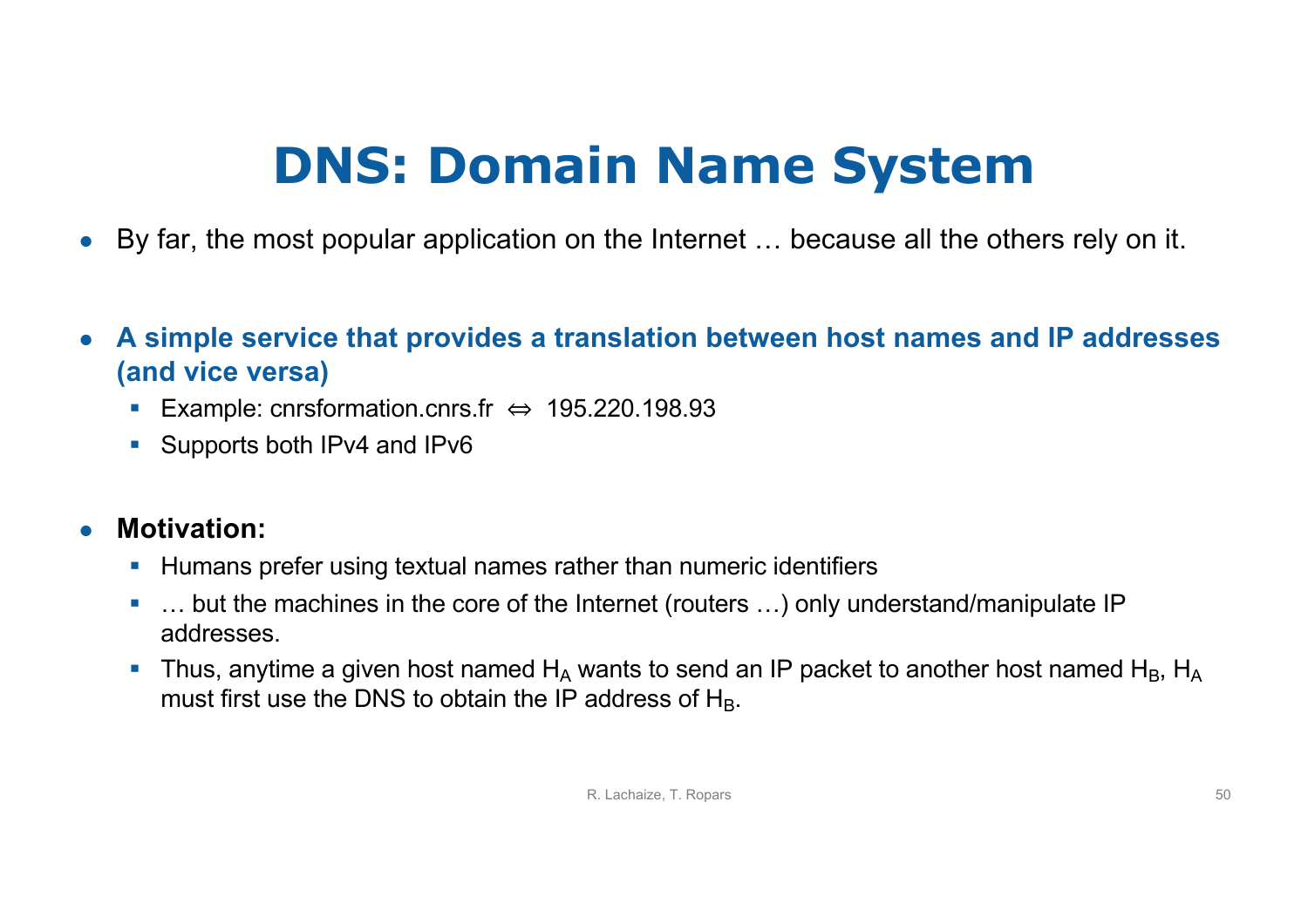### **DNS: Domain Name System (continued)**

- **The DNS is designed as a decentralized system**, for several reasons:
	- Performance and fault tolerance ... despite an exponential growth
	- Flexibility: domain owners can administer their namespaces without interacting with top-level authorities

#### ● **Main components:**

- § **For storing/retrieving reference information:**
	- Root servers
	- TLD (Top Level Domain) servers (e.g., for ".com" and ".fr" domains)
	- Authoritative servers (for a given domain, e.g., cnrs.fr)
- § **For managing/relaying queries:**
	- Local resolver (local operating system)
	- DNS servers/resolvers (either hosted by the local network or open/public servers)

#### ● **Note: A compromised DNS server can become a major security weakness.**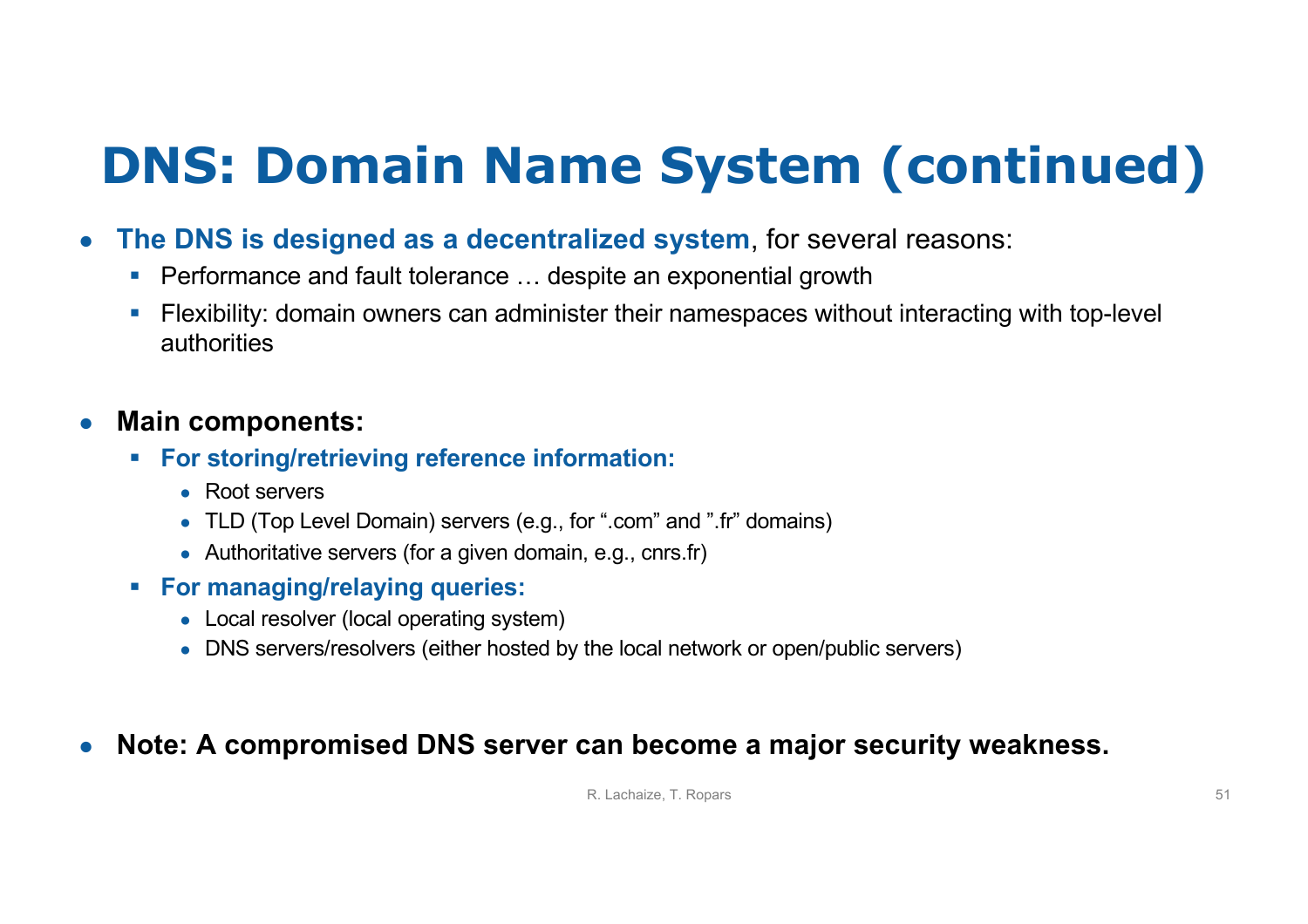### **DNS lookup – Example**

| \$ dig cnrsformation.cnrs.fr                                                                                                                                                                                                     |              |          |                              |                                     |
|----------------------------------------------------------------------------------------------------------------------------------------------------------------------------------------------------------------------------------|--------------|----------|------------------------------|-------------------------------------|
| $:$ <<>> DiG 9.10.6 <<>> cnrsformation.cnrs.fr<br>:: global options: +cmd<br>:: Got answer:<br>;; ->>HEADER<<- opcode: QUERY, status: NOERROR, id: 55092<br>;; flags: qr rd ra; QUERY: 1, ANSWER: 2, AUTHORITY: 3, ADDITIONAL: 7 |              |          |                              |                                     |
| :: OPT PSEUDOSECTION:                                                                                                                                                                                                            |              |          |                              |                                     |
| ; EDNS: version: 0, flags:; udp: 1280                                                                                                                                                                                            |              |          |                              |                                     |
| :: QUESTION SECTION:                                                                                                                                                                                                             |              |          |                              |                                     |
| ; cnrsformation. cnrs. fr.                                                                                                                                                                                                       |              | IN       | $\mathbf{A}$                 |                                     |
| :: ANSWER SECTION:<br>cnrsformation.cnrs.fr.<br>ods.lamp.cnrs.fr.                                                                                                                                                                | 3562<br>1371 | IN<br>IN | <b>CNAME</b><br>$\mathbf{A}$ | ods.lamp.cnrs.fr.<br>195.220.198.93 |
| :: AUTHORITY SECTION:                                                                                                                                                                                                            |              |          |                              |                                     |
| lamp.cnrs.fr.                                                                                                                                                                                                                    | 1371         | IN       | <b>NS</b>                    | ns3.cnrs.fr.                        |
| lamp.cnrs.fr.                                                                                                                                                                                                                    | 1371         | IN       | <b>NS</b>                    | ns0.cnrs.fr.                        |
| lamp.cnrs.fr.                                                                                                                                                                                                                    | 1371         | IN       | <b>NS</b>                    | ns2.cnrs.fr.                        |
| : ; ADDITIONAL SECTION:                                                                                                                                                                                                          |              |          |                              |                                     |
| ns0.cnrs.fr.                                                                                                                                                                                                                     | 1104         | IN       | $\mathbf{A}$                 | 195.220.197.10                      |
| ns0.cnrs.fr.                                                                                                                                                                                                                     | 3129         | IN       | <b>AAAA</b>                  | 2001:660:500a:2210::10              |
| ns2.cnrs.fr.                                                                                                                                                                                                                     | 1567         | IN       | $\mathbf{A}$                 | 193.52.36.172                       |
| ns2.cnrs.fr.                                                                                                                                                                                                                     | 1579         | IN       | <b>AAAA</b>                  | 2001:660:500a:2103::10              |
| ns3.cnrs.fr.                                                                                                                                                                                                                     | 924          | IN       | $\mathbf{A}$                 | 193.55.90.12                        |
| ns3.cnrs.fr.                                                                                                                                                                                                                     | 2903         | IN       | <b>AAAA</b>                  | 2001:660:6608:5106::12              |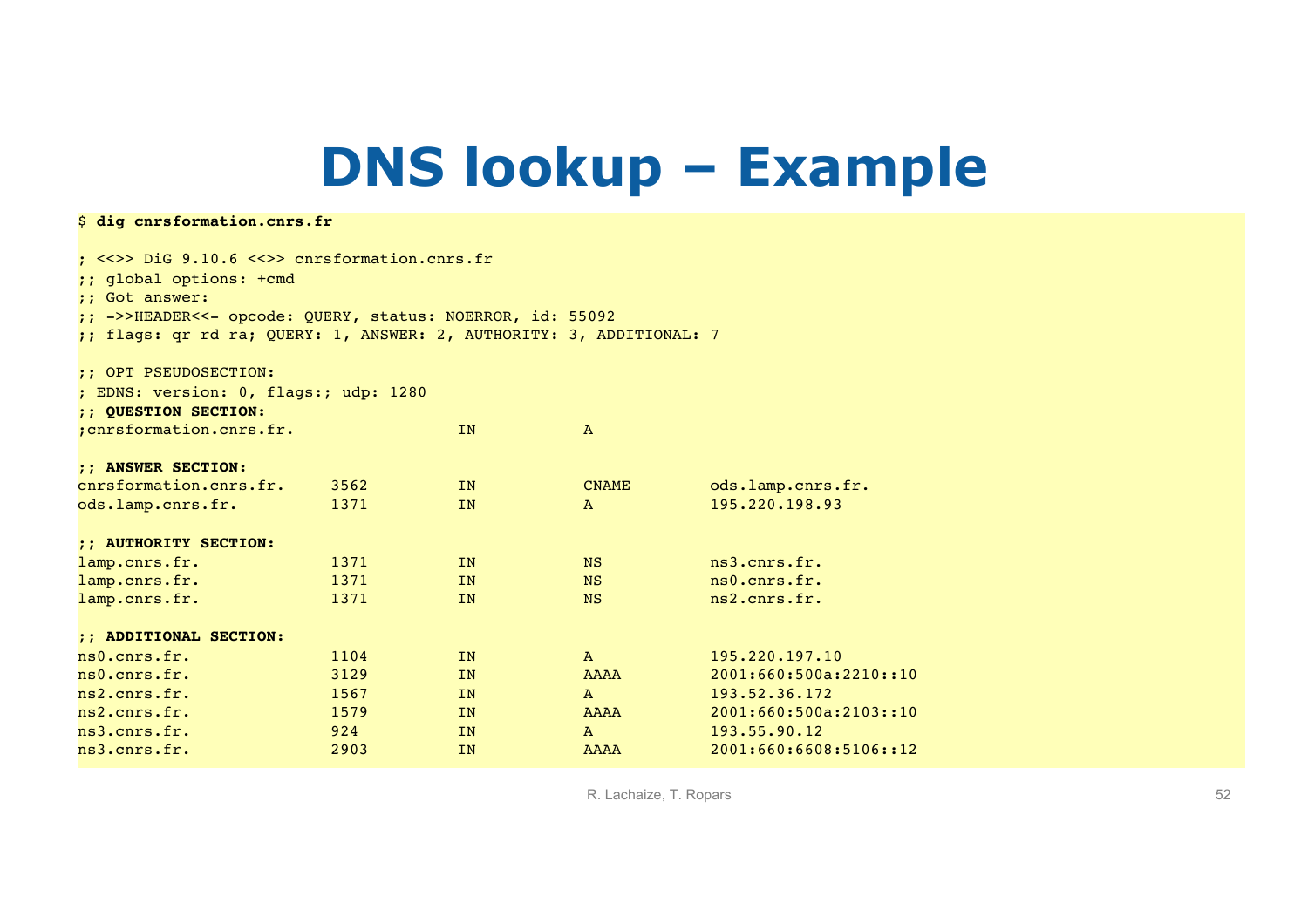### **DNS full lookup – Example**

| \$ dig cnrsformation.cnrs.fr +trace                                                                                                                                                                                                                                                                                                                                                                                                                                                                                                                        |                                                                                                                                                                                                                                                                                                                                                                                                                                                                                                                                                                                             |
|------------------------------------------------------------------------------------------------------------------------------------------------------------------------------------------------------------------------------------------------------------------------------------------------------------------------------------------------------------------------------------------------------------------------------------------------------------------------------------------------------------------------------------------------------------|---------------------------------------------------------------------------------------------------------------------------------------------------------------------------------------------------------------------------------------------------------------------------------------------------------------------------------------------------------------------------------------------------------------------------------------------------------------------------------------------------------------------------------------------------------------------------------------------|
| . 37954 IN NS k.root-servers.net.<br>. 37954 IN NS m.root-servers.net.<br>. 37954 IN NS g.root-servers.net.<br>. 37954 IN NS a.root-servers.net.<br>. 37954 IN NS f.root-servers.net.<br>. 37954 IN NS 1. root-servers.net.<br>. 37954 IN NS b.root-servers.net.<br>. 37954 IN NS c.root-servers.net.<br>. 37954 IN NS e.root-servers.net.<br>. 37954 IN NS h.root-servers.net.<br>. 37954 IN NS i.root-servers.net.<br>. 37954 IN NS d.root-servers.net.<br>. 37954 IN NS j.root-servers.net.<br>;; Received 228 bytes from $8.8.4.4#53(8.8.4.4)$ in 5 ms |                                                                                                                                                                                                                                                                                                                                                                                                                                                                                                                                                                                             |
| fr. 172800 IN NS d.ext.nic.fr.<br>fr. 172800 IN NS d.nic.fr.<br>fr. 172800 IN NS e.ext.nic.fr.<br>fr. 172800 IN NS f.ext.nic.fr.<br>fr. 172800 IN NS g.ext.nic.fr.<br>;; Received 347 bytes from 199.7.91.13#53(199.7.<br>ms                                                                                                                                                                                                                                                                                                                               | cnrs.fr. 172800 IN NS camus.dr15.cnrs.fr.<br>cnrs.fr. 172800 IN NS panoramix.rap.prd.fr.<br>cnrs.fr. 172800 IN NS ns2.cnrs.fr.<br>cnrs.fr. 172800 IN NS ns3.cnrs.fr.<br>cnrs.fr. 172800 IN NS ns0.cnrs.fr.<br>;; Received 335 bytes from 194.146.106.46#53(194.146.106.46) in 5590 ms<br>cnrsformation.cnrs.fr. 3600 IN CNAME ods.lamp.cnrs.fr.<br>ods.lamp.cnrs.fr. 300 IN A 195.220.198.93<br>lamp.cnrs.fr. 300 IN NS ns3.cnrs.fr.<br>lamp.cnrs.fr. 300 IN NS ns0.cnrs.fr.<br>lamp.cnrs.fr. 300 IN NS ns2.cnrs.fr.<br>;; Received 264 bytes from 193.52.36.172#53(193.52.36.172) in 99 ms |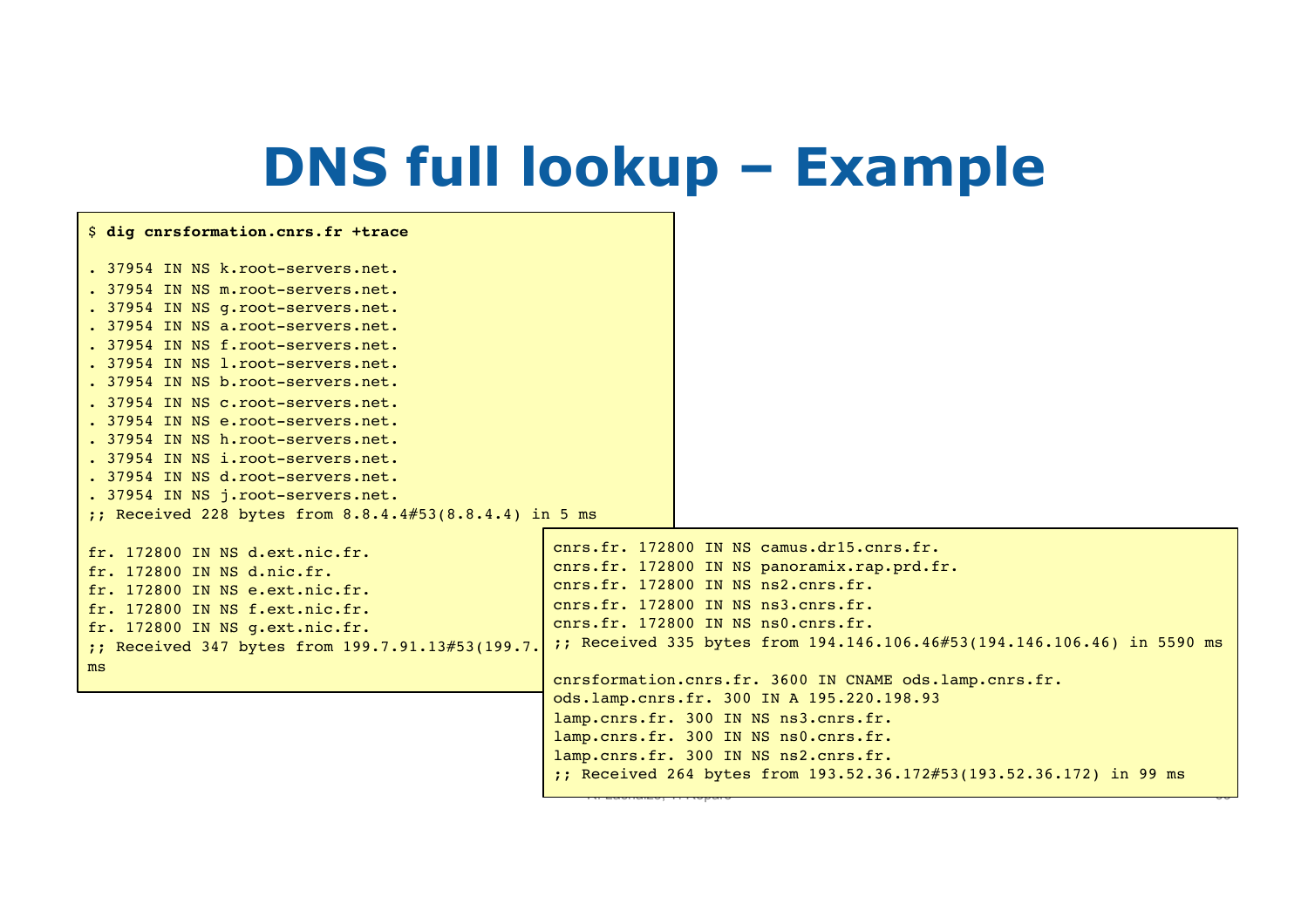# **HTTP (1/2)**

- **"HyperText Transfer Protocol"**
- Initially created for the World Wide Web
- ... but also used by many other applications due to its:
	- Simplicity
	- Pervasive support in networks and hosts
	- "Connectivity" (i.e., usually not filtered by firewalls)
- Can be used for two main purposes:
	- § **"Static requests"**: To download or upload "static content" (i.e., a pre-existing file)
	- § **"Dynamic requests"**: To trigger the execution of a program on a remote host and obtain the result ("dynamic content")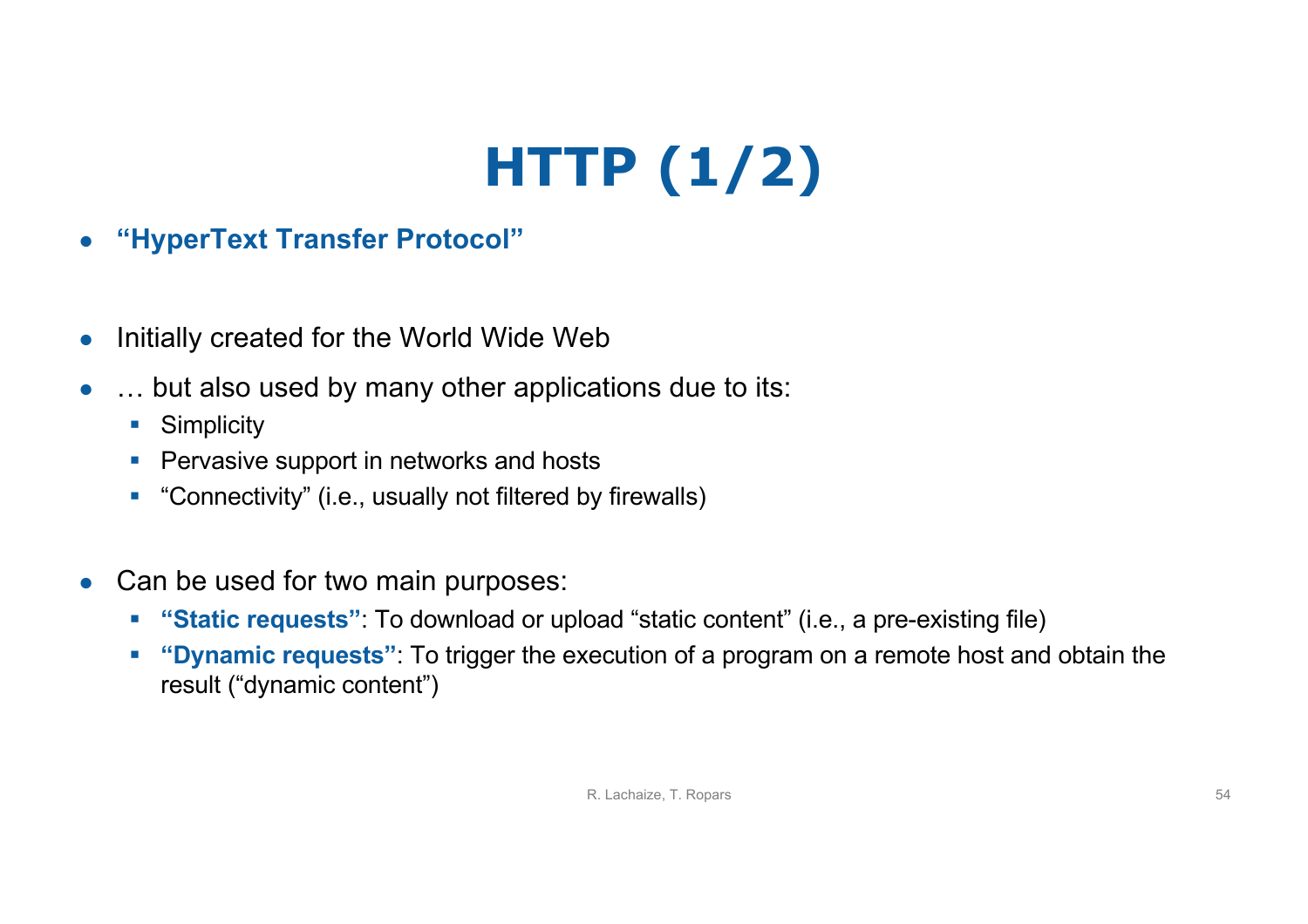# **HTTP (2/2)**

- **Properties**: reliable delivery, congestion control
- **Two main versions currently deployed**
	- § **"HTTP 1.1"** and **"HTTP/2"**
	- Conceptually very similar but the low-level details are different
		- In particular, the wire format for the message headers is different (ASCII text vs. specific binary protocol)
	- Both versions are based on TCP
- **"HTTPS" is a secure version of HTTP**
	- HTTP over SSL (instead of directly over TCP)
	- Other aspects are identical to HTTP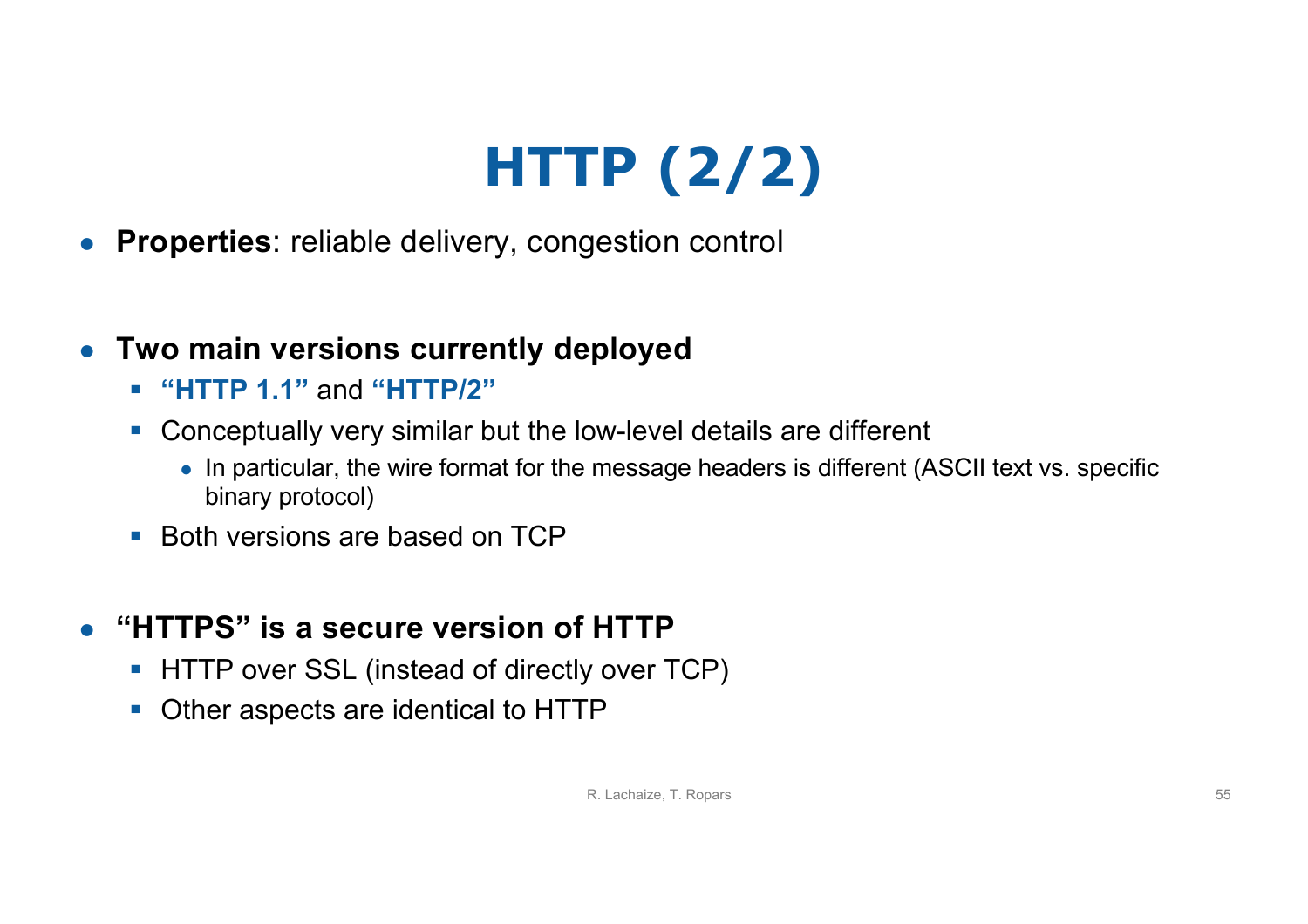# **HTTP requests (1/2)**

- **HTTP is a client-server protocol, based on a simple request-response model.** Typically:
	- 1-1 mapping: client sends 1 request and obtains 1 corresponding response
	- Requests are processed in order

#### ● **Each request contains:**

- § **A request header**, which includes notably a target URL
	- If the target URL corresponds to a folder rather that a file (e.[g., www.cnrs.](http://www.cnrs.fr/)fr/) then the server chooses a default file name in that folder (e.[g., www.cnrs.fr/index.ht](http://www.cnrs.fr/index.html)ml)
- § **A request body** (optional or mandatory according to the request type)
- **Each response contains:** 
	- § **A response header**, which includes notably a status code (e.g., "200 OK")
	- § **A response body** (optional or mandatory according to the request type)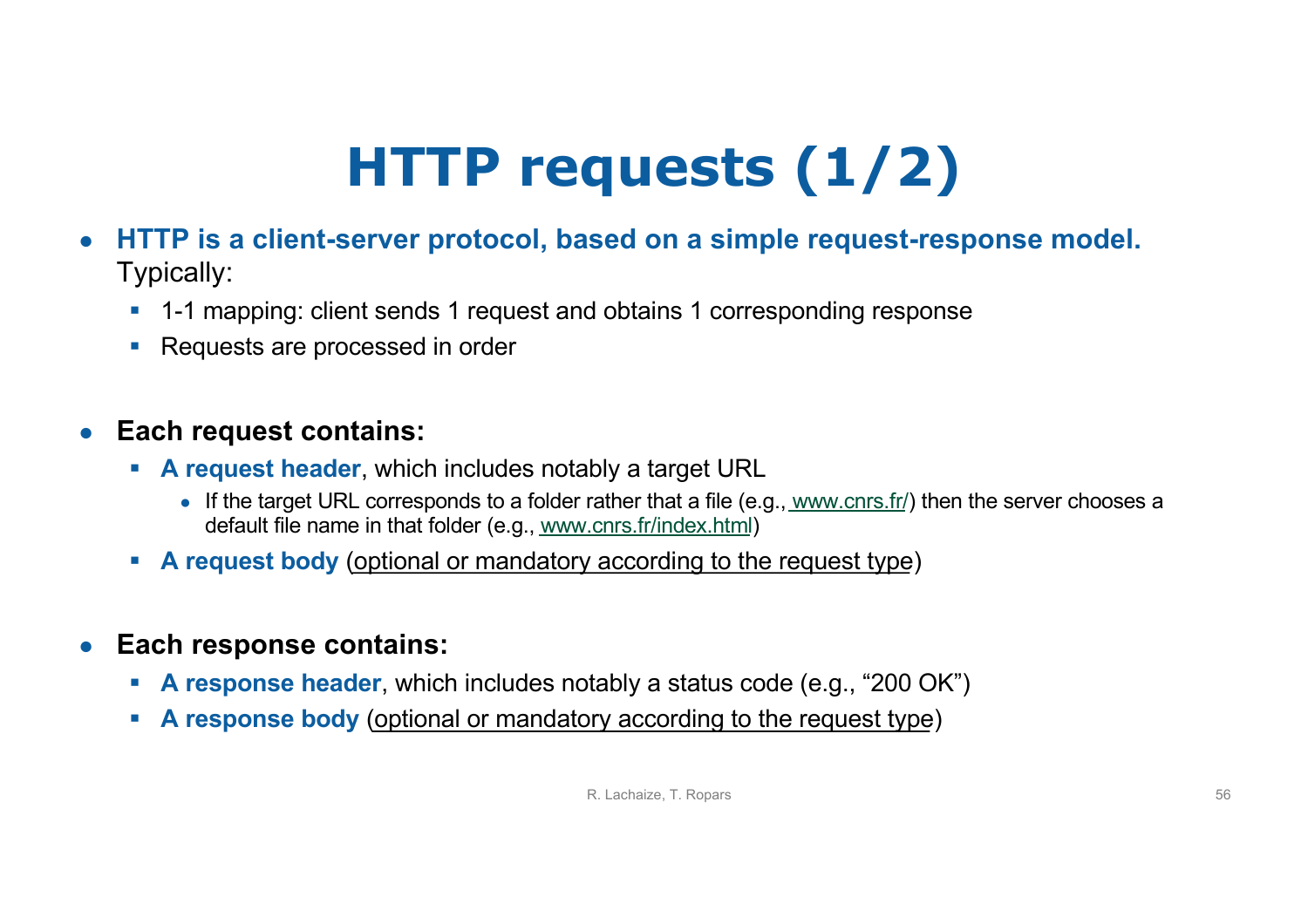# **HTTP requests (2/2)**

- **There are many types of requests defined by the HTTP specification but, in practice, only a few of them form the majority of the HTTP traffic.**
- **We will focus on the main types of requests (most used ones) :**
	- § GET
	- § PUT
	- DELETE
	- § POST
- (In the following slides, we will illustrate them with the format of the HTTP 1.1 version: text headers)
- **cURL** [\(https://curl.haxx.s](https://curl.haxx.se/)e):
	- A useful tool to manipulate/issue HTTP and HTTPS requests (and also many other protocols)
	- From the command line and in scripts
	- Also, available as a library for C and many other languages (libcu[rl: https://curl.haxx.se/libcu](https://curl.haxx.se/libcurl/)rl/)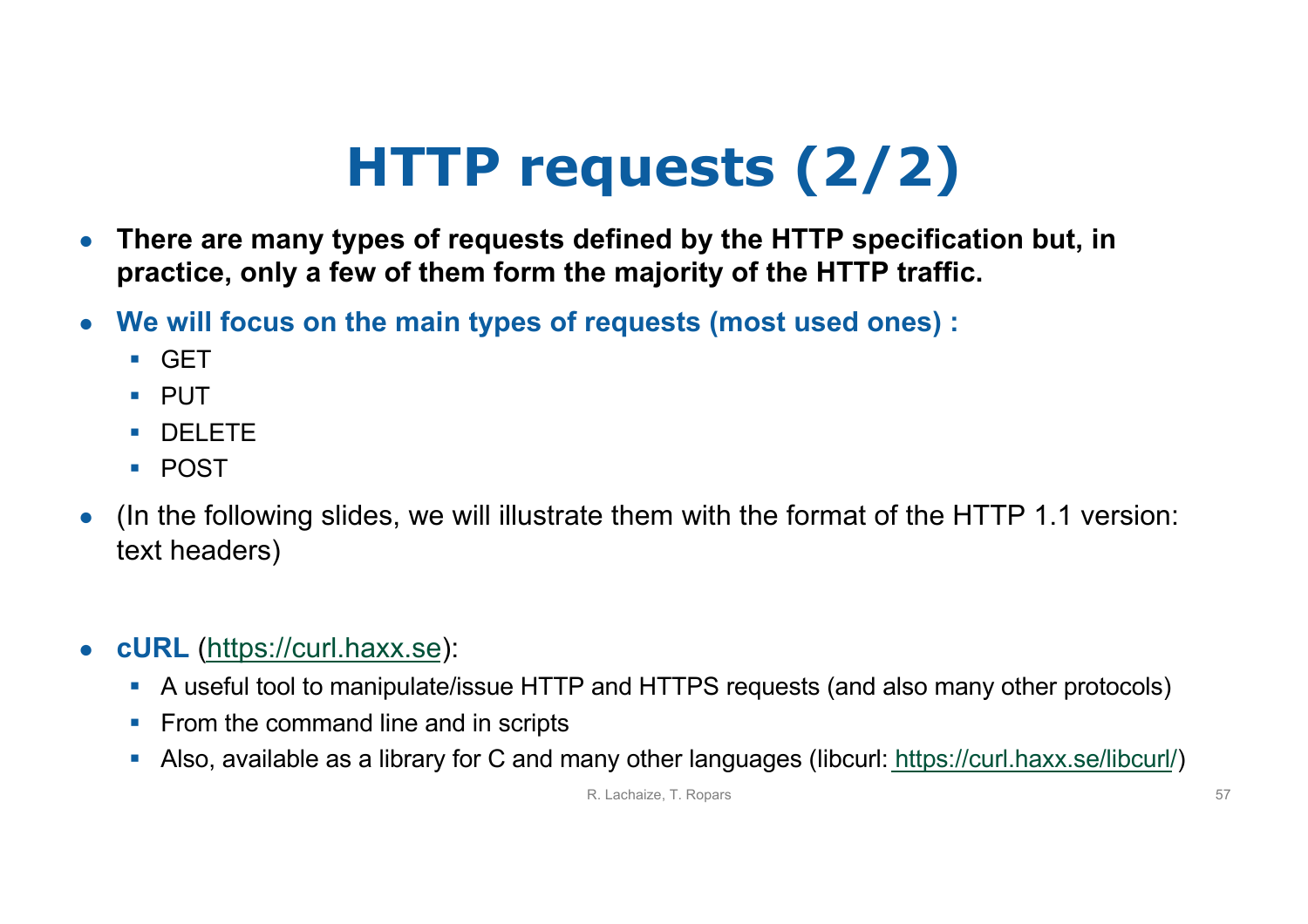### **HTTP GET request**

- **The purpose of a GET request is to obtain a representation of the requested resource.**
- **The target URL is passed in the request header** 
	- In two parts:
		- File path in the request line (first line)
		- Hostname in the "Host:" header field
- **In the case of a dynamic request, the request arguments are passed as a query string**
	- § Appended behind the file path, with a "?" as separator
	- § Format: ?arg1=value1&arg2=anothervalue&arg3=hello
- **In case of success, the representation of the requested resource is sent in the response body.**
	- § The **type/format** of the resource (e.g., "image/jpeg") is indicated in the **"Content-type:"** field of the response header
	- § The **size** of the resource (in bytes) is indicated in the **"Content-size:"** field of the response header
- **Considered as a "safe" method:**
	- § i.e., **should only be used for information retrieval (i.e., "read only" semantics)** and should not modify state on the Web server, nor have other external side effects.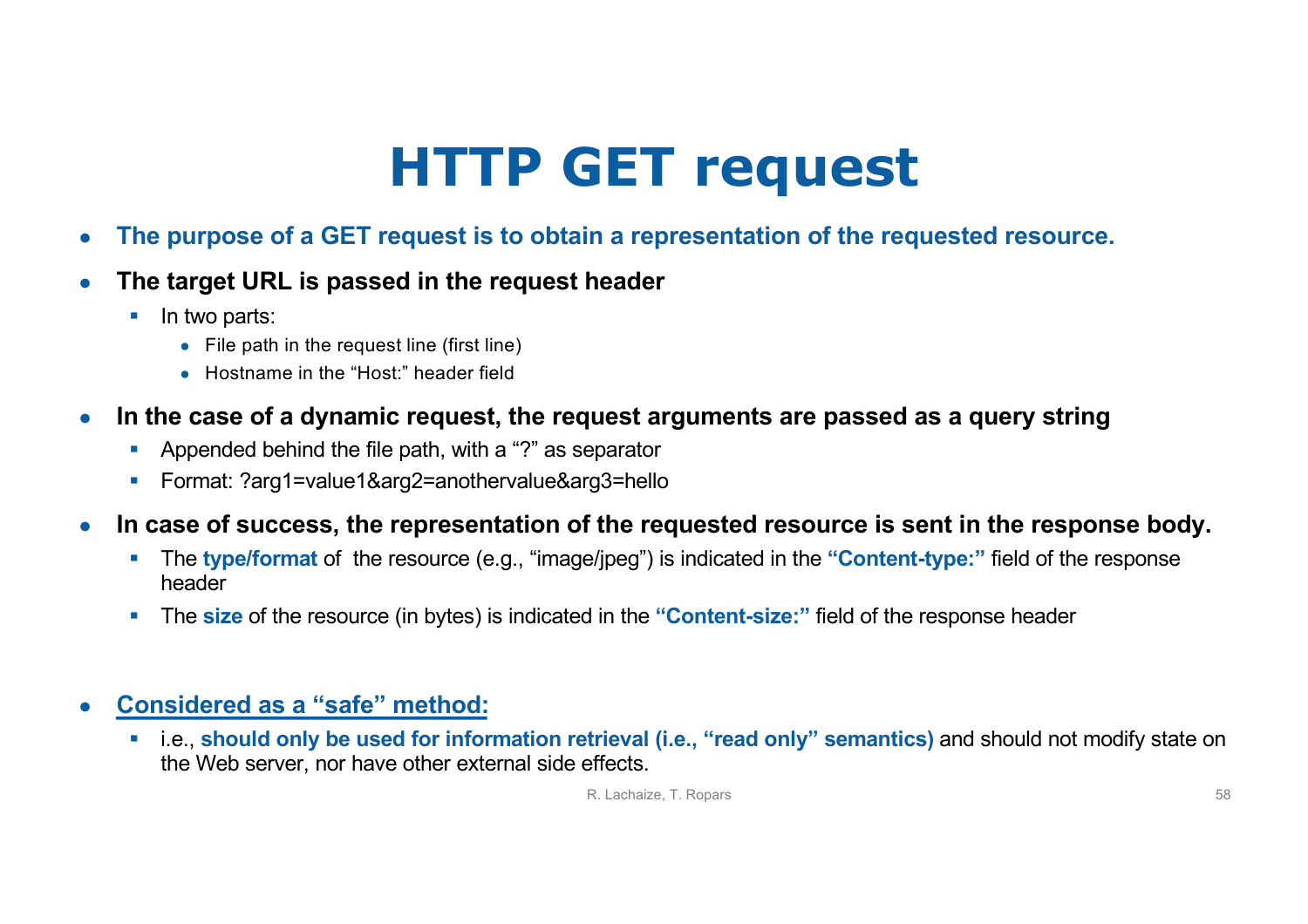# **HTTP GET request – Examples (1/3)**

 $\rightarrow$  C  $\hat{\omega}$ 

10 www.liglab.fr

**GET / HTTP/1.1\r\n** Host: www.liglab.fr\r\n User-Agent: Mozilla/5.0 (X11; Ubuntu; Linux x86 64; rv:69.0) Gecko/20100101 Firefox/69.0\r\n Accept: text/html,application/xhtml+xml,application/xml;q=0.9,\*/\*;q=0.8\r\n Accept-Language: en-US,en;q=0.5\r\n Accept-Encoding: gzip, deflate\r\n Connection: keep-alive\r\n Upgrade-Insecure-Requests: 1\r\n **\r\n** Request header: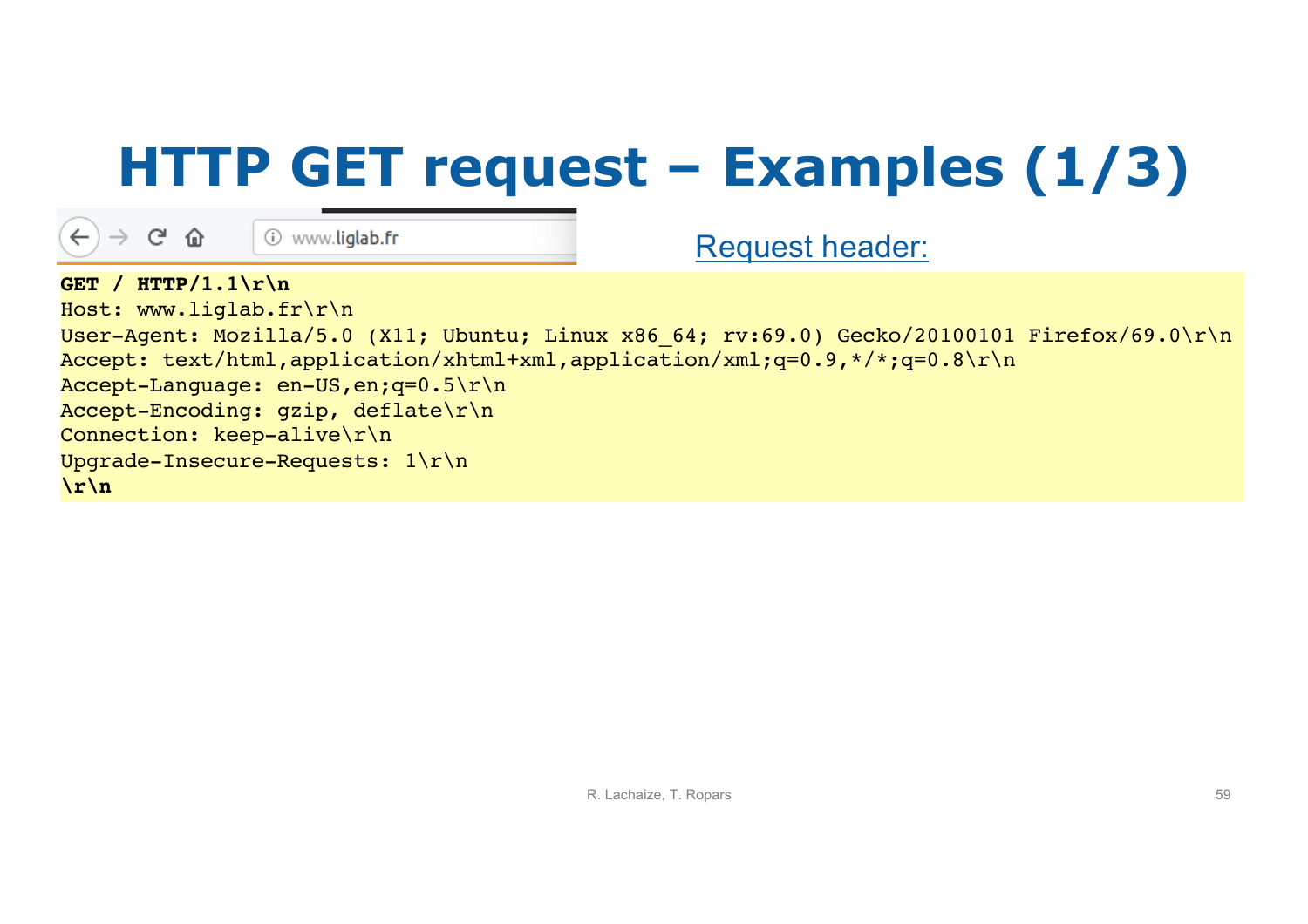# **HTTP GET request – Examples (2/3)**

**HTTP/1.1 200 OK\r\n** Date: Sun, 27 Oct 2019 10:32:45 GMT\r\n Server: Apache/2.2.15 (CentOS)\r\n X-Content-Type-Options: nosniff\r\n  $X-Powered-By: PHP/5.3.3\r\n\$ X-Drupal-Cache: HIT\r\n Etag: "1572092035-0"\r\n Content-Language: fr\r\n X-Frame-Options: SAMEORIGIN\r\n X-Generator: Drupal 7 (http://drupal.org)\r\n Cache-Control: public, max-age=0\r\n Last-Modified: Sat, 26 Oct 2019 12:13:55 GMT\r\n Expires: Sun, 19 Nov 1978 05:00:00 GMT\r\n Vary: Cookie,Accept-Encoding\r\n Content-Encoding: gzip\r\n Content-Length: 7404\r\n Keep-Alive: timeout=15, max=100\r\n Connection: Keep-Alive\r\n Content-Type: text/html; charset=utf-8\r\n **\r\n**

### Response header:<br>
TR/1 1.200.0K\r\n

<!DOCTYPE html PUBLIC "-//W3C//DTD XHTML+RDFa 1.0//EN" "http://www.w3.org/MarkUp/DTD/xhtml-rdfa-1.dtd"> <html xmlns="http://www.w3.org/1999/xhtml" xml:lang="fr" version="XHTML+RDFa 1.0" dir="ltr" xmlns:content="http://purl.org/rss/1.0/modules/content/" xmlns:dc="http://purl.org/dc/terms/" xmlns:foaf="http://xmlns.com/foaf/0.1/" xmlns:og="http://ogp.me/ns#" xmlns:rdfs="http://www.w3.org/2000/01/rdf-schema#" xmlns:sioc="http://rdfs.org/sioc/ns#" xmlns:sioct="http://rdfs.org/sioc/types#" xmlns:skos="http://www.w3.org/2004/02/skos/core#" xmlns:xsd="http://www.w3.org/2001/XMLSchema#">

<head profile="http://www.w3.org/1999/xhtml/vocab"> <meta http-equiv="Content-Type" content="text/html; charset=utf-8" /> <link rel="shortcut icon" href="http://www.liglab.fr/sites/www.liglab.fr/files/pictures /icon\_lig.ico" type="image/vnd.microsoft.icon" /> <meta name="Generator" content="Drupal 7 (http://drupal.org)"  $/$  $\text{title}\text{-}\text{LIG}$  - Laboratoire d' Informatique de Grenoble Laboratoire d'Informatique de Grenoble <span>UMR 5217</span></title>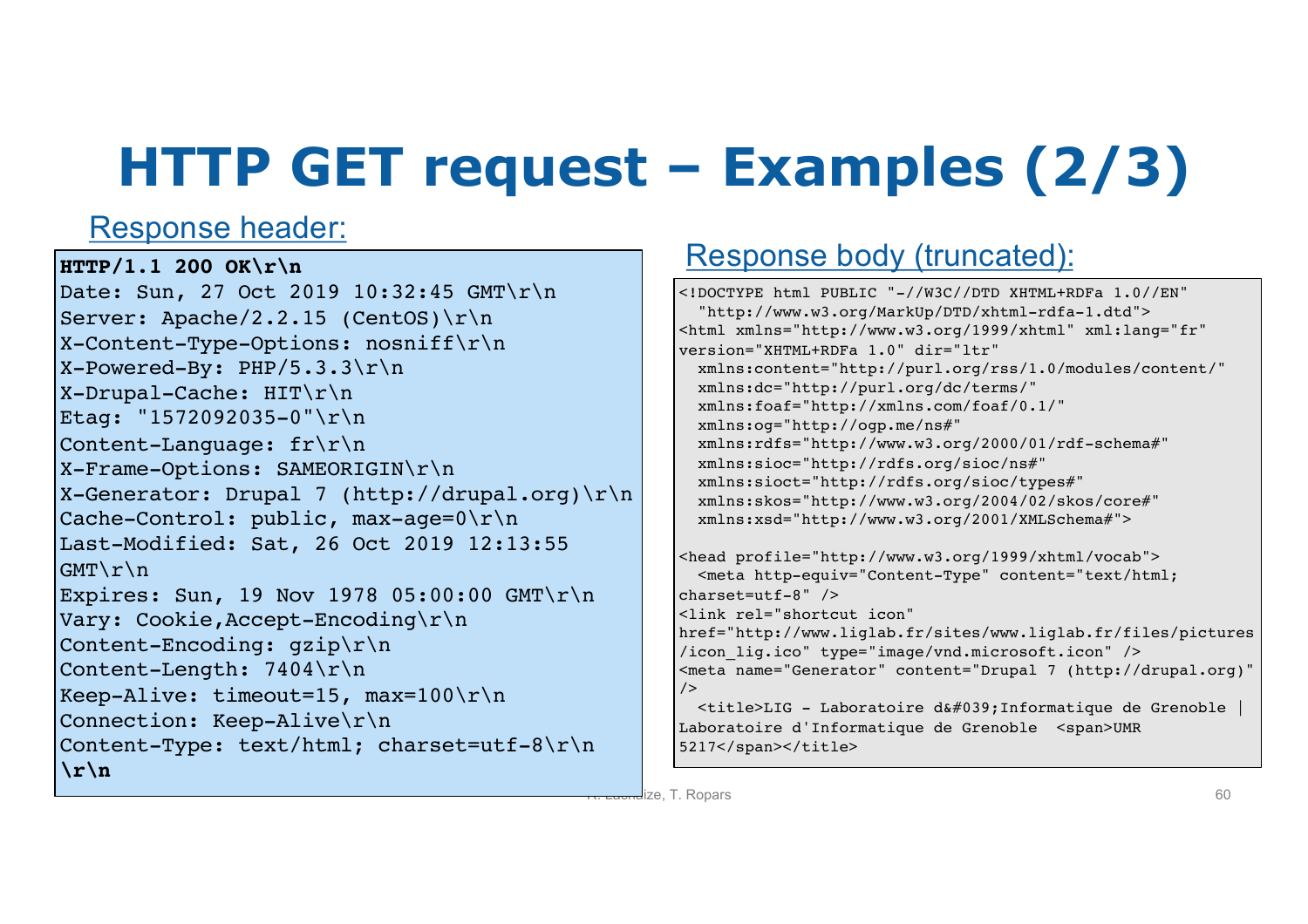# **HTTP GET request – Examples (3/3)**

cnrs formation

Request header (truncated):

#### **GET**

**/**sp/afs/ads?q=cnrs%20formation&adpage=1&gl=FR&r=m&client=startpage&channel=ch77&hl=en&adtest=off&adsafe=med ium&type=0&psid=6873866198&oe=UTF-8&ie=UTF-

8&fexp=21404%2C17300003&format=p3&ad=p3&nocache=7061572180022100&num=0&output=uds\_ads\_only&v=3&adext=as1%2C sr1&bsl=10&u\_his=3&u\_tz=60&dt=1572180022104&u\_w=1449&u\_h=935&biw=794&bih=423&psw=794&psh=1428&frm=0&uio=sl1 lo0sr1hcff2st18sd13sv14sa13sn13lt20ld20lv20va1-&cont=gcsa-

top&jsv=87645&rurl=https%3A%2F%2Fwww.startpage.com%2Fdo%2Fsearch&referer=https%3A%2F%2Fwww.startpage.com%2F **HTTP/1.1\r\n**

Host: www.startpage.com\r\n User-Agent: Mozilla/5.0 (X11; Ubuntu; Linux x86 64; rv:69.0) Gecko/20100101 Firefox/69.0\r\n **[…] \r\n**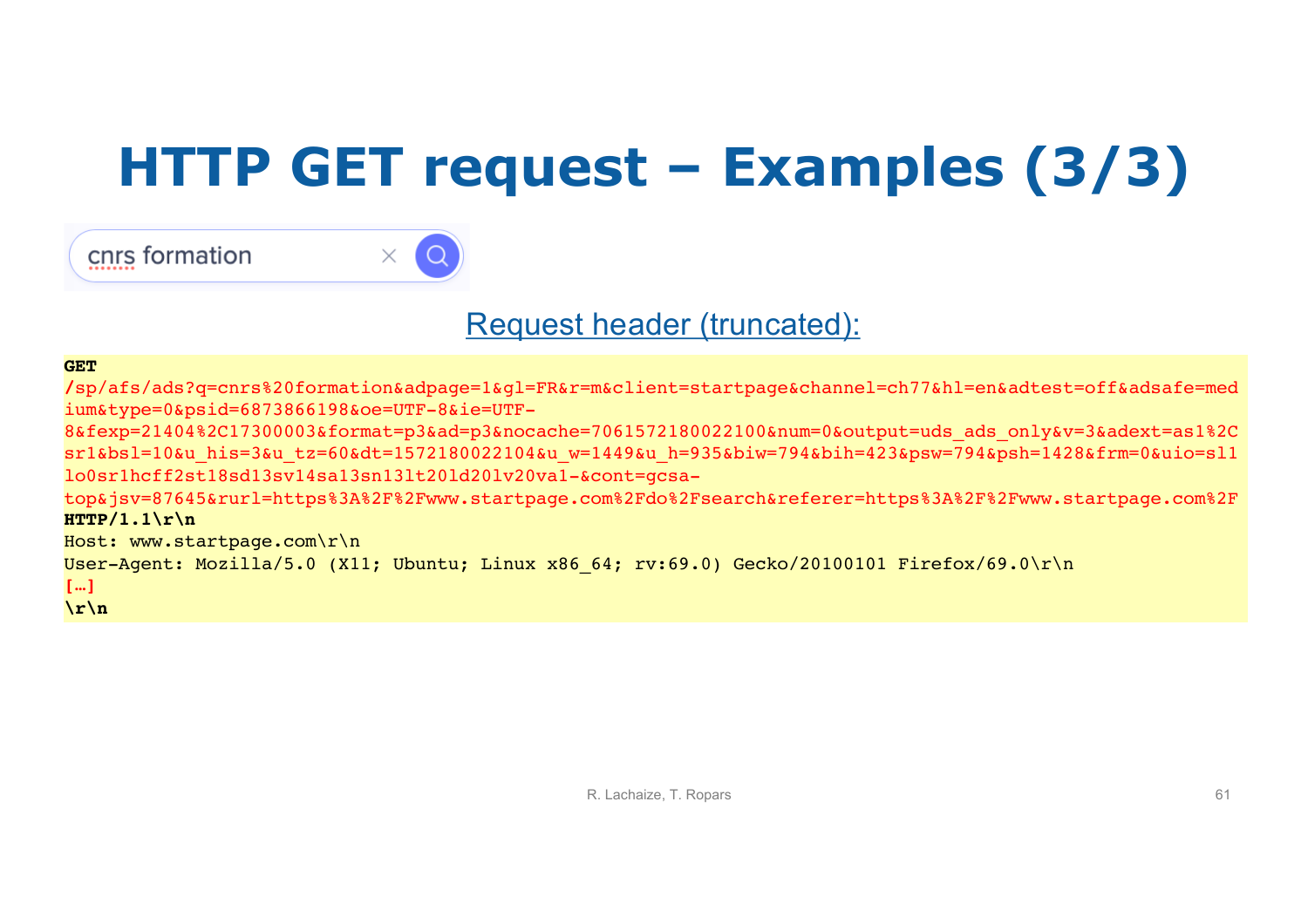# **HTTP PUT & DELETE requests**

- **The purpose of a PUT request is to create a new resource on the Web server or to update an existing one.**
	- The target URL passed in the request header corresponds to the URL of the resource.
		- i.e., in the case of a creation, the proposed URL will be associated with the new resources.
	- The data to be uploaded on the server is passed in the request body (+ associated metadata in the request header)
		- Like for the POST request described on the next slide
- The purpose of a DELETE request is to remove an existing resource on the server.
- **Unlike a GET request, a PUT or DELETE request modifies the state on the server and may have external side effects.**
- **PUT and DELETE requests should be idempotent**
	- i.e., executing a request several times should produce the same result as a single execution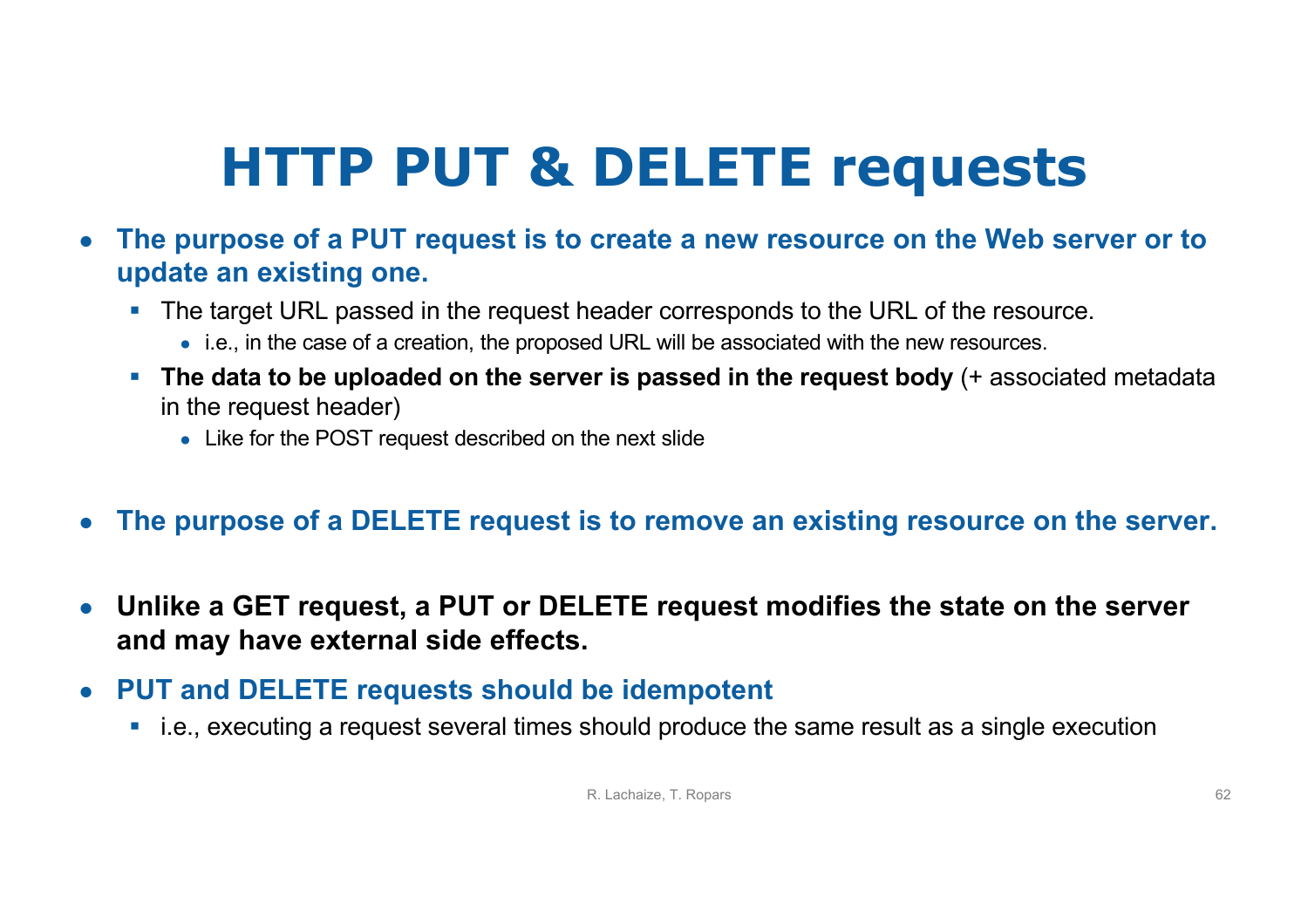# **HTTP POST request (1/2)**

#### ● **Can be used for several purposes:**

- § **Main usages:**
	- $\bullet$  Submission of a web form
	- Creation of a new resource on the server (upload)
- Other usages:
	- Update of an existing resource on the server (upload)
	- Also, as a replacement for a GET request in some specific circumstances (e.g., dynamic request with a very long query string)

### ● **Unlike a GET request:**

• May modify the state on the Web server or have external side effects

### ● **Unlike a PUT request:**

- In the case of a creation of a new resource, the URL indicated in the request header is not the URL to be used for the new resource, but rather the URL of the resource that will handle the creation.
- § **A POST request is generally not idempotent**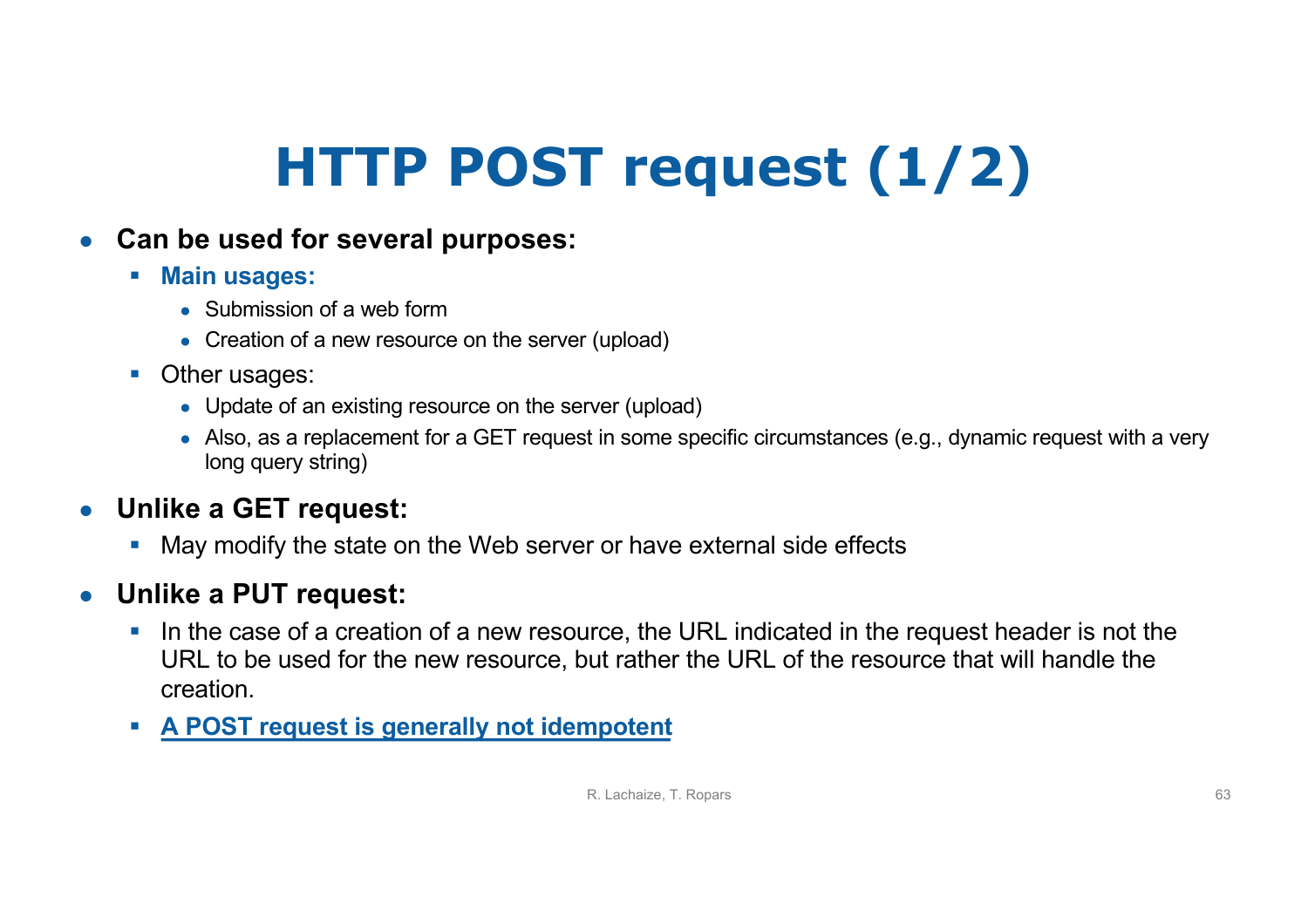# **HTTP POST request (2/2)**

- **In any case, the data sent to the server is passed is the body of the POST request.**
	- In the case of the submission of a Web form, the data is formatted like a query string.

### ● **However, additional information is passed via the request header:**

- The type/format of the resource (e.g., "image/jpeg") is indicated in the "Content-type:" field of the request header
- **•** The size of the resource (in bytes) is indicated in the "Content-size:" field of the response header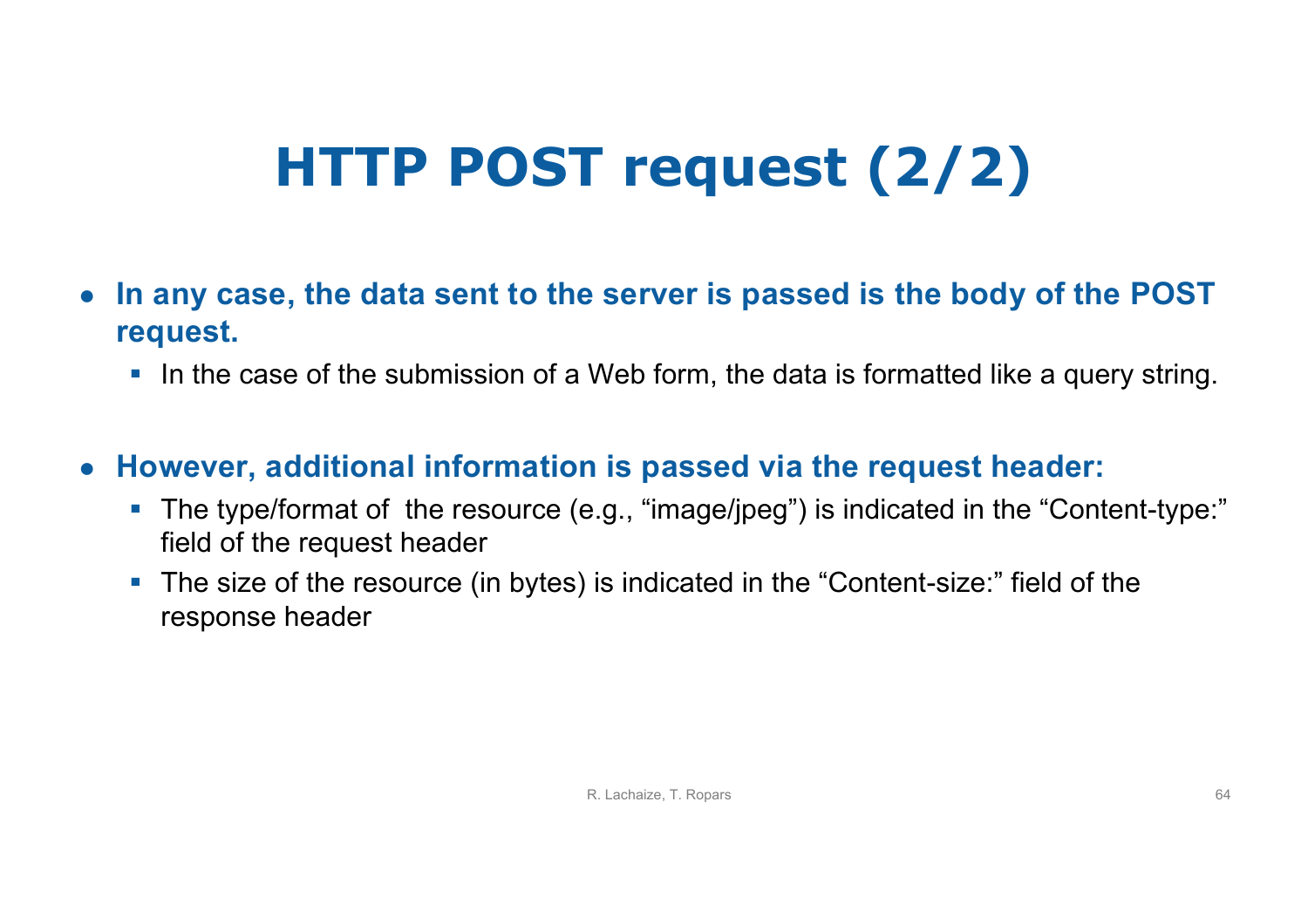### **REST APIs**

#### ● **Context: Network/Web services**

- § Nowadays **many services can be invoked**:
	- **Remotely** (i.e., from client machines over the network)
	- … and possibly **automatically** (i.e., from a fully automated client program, without human/manual intervention)
	- … **through a network/Web "API"** (application programming interface)
- § **Example 1: Web browsing**
	- Integration of features/contents from multiple sources on the same web page (social media, ads, payment, dashboards …)
- § **Example 2: Cloud computing**
	- Web services can be used to easily and quickly request/release computing & storage resources from cloud providers

#### ● **"REST" is:**

- An acronym for "Representational State Transfer" (Also known as "RESTful interfaces/APIs")
- § **A set a design guidelines followed by most Web services**
- § **(Not a technology per se; only a set of best practices for designing web-based services)**

R. Lachaize, T. Ropars 65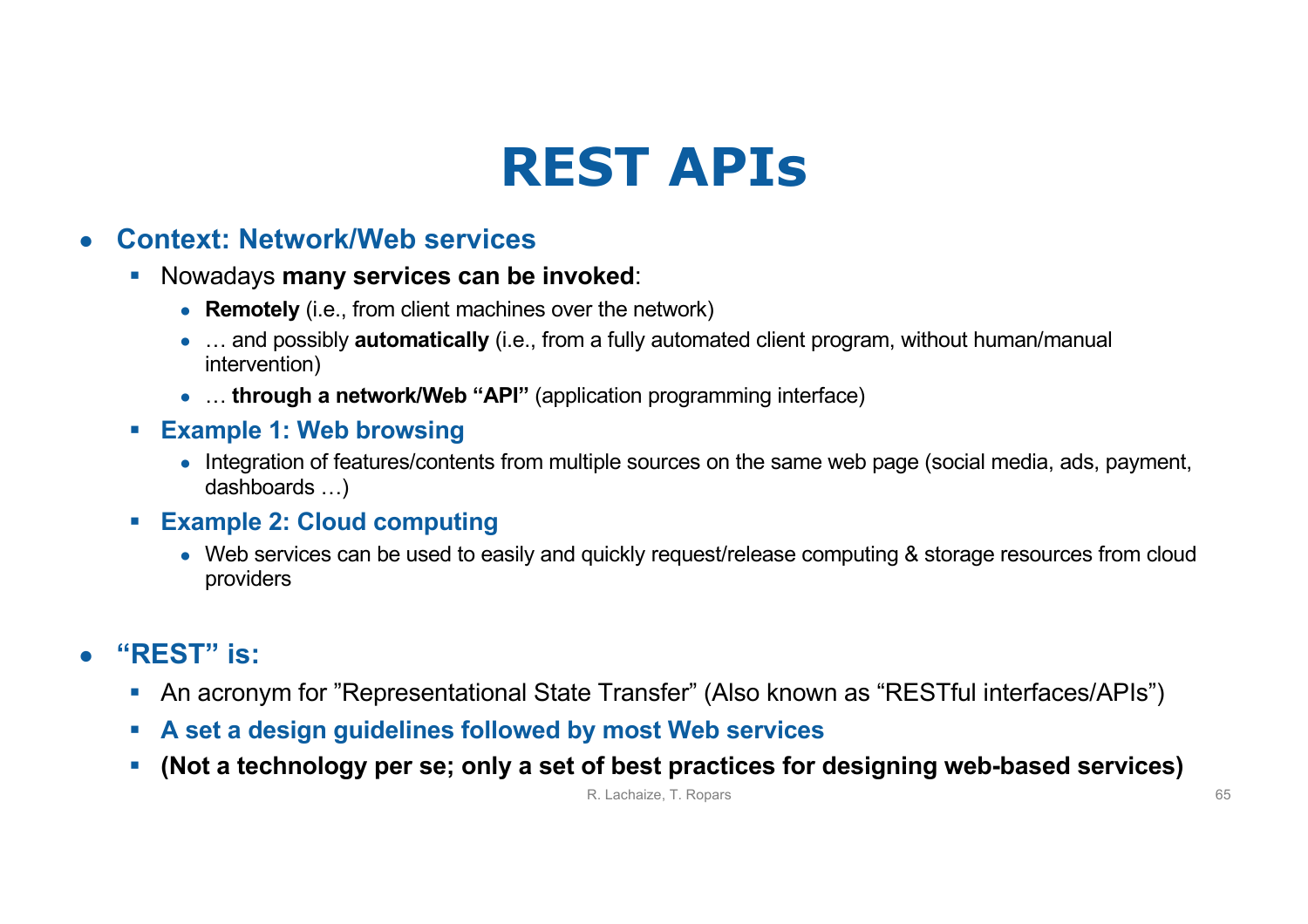### **REST APIs – Some characteristics (1/2)**

- **Using URLs as resource identifiers**
- **Using HTTP verbs as operation identifiers** 
	- ... rather than inlining the operation type in the URL.
	- § **4 possible operations on a given resource ("CRUD"): Create, Read, Update, Delete**
	- Respectively implemented with the following HTTP methods:
		- Create  $\rightarrow$  HTTP POST, Read  $\rightarrow$  HTTP GET, Delete  $\rightarrow$  HTTP DELETE
		- For "updating" a resource, 2 variants: Full replace  $\rightarrow$  HTTP PUT, Partial modification  $\rightarrow$  HTTP PATCH
	- These operations can target a single resource or a collection of resources
	- Side effects:
		- GET requests have "read-only" semantics (also known as "safe")
		- GET, PUT, and DELETE requests are idempotent (i.e., invoking a request N times produces the same final state as a single invocation)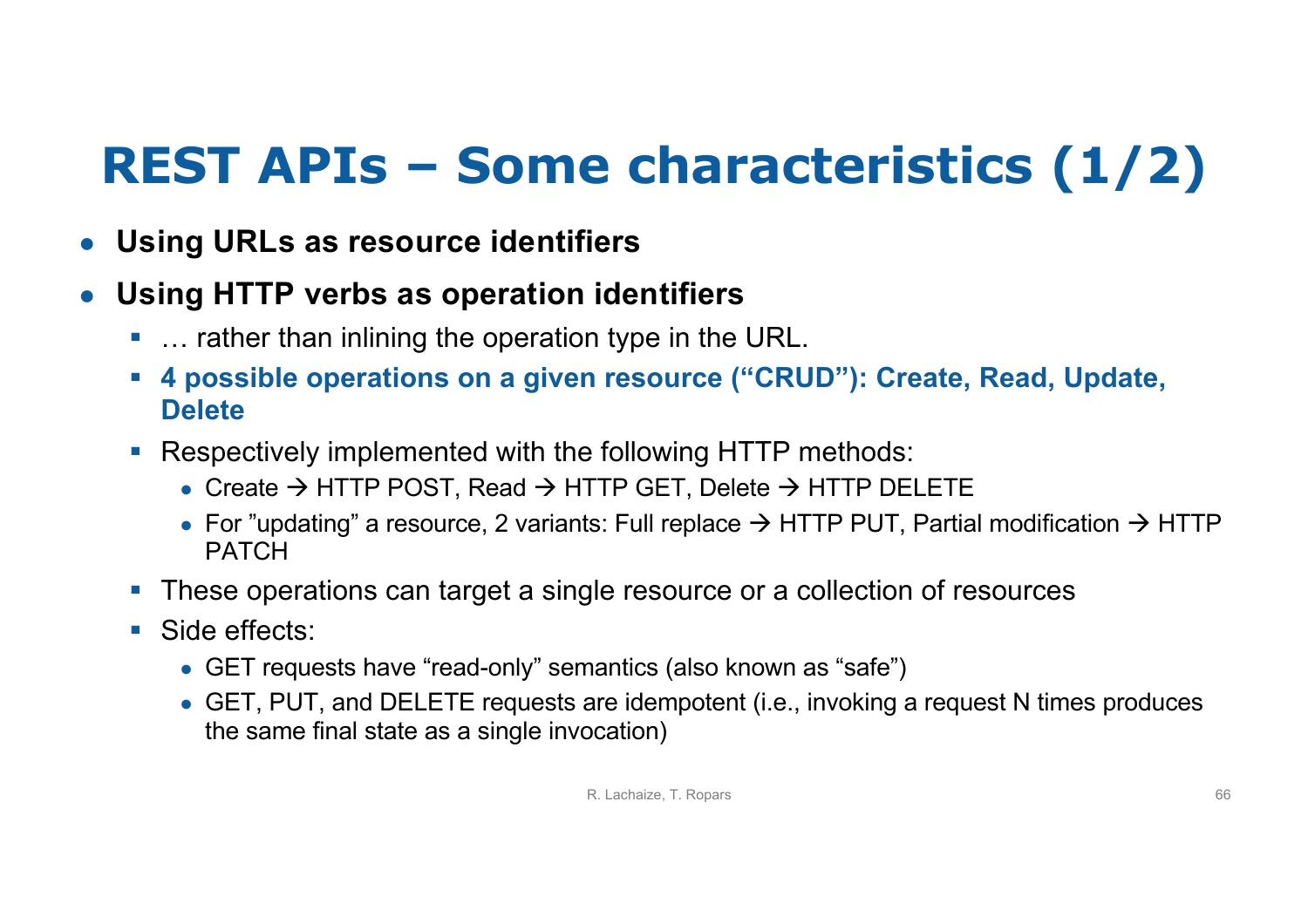### **REST APIs – Some characteristics (2/2)**

- **Using HTTP message bodies as representations of the resources**
	- For example, in a reply to a GET request, a client may receive the state of the resource represented in JSON, XML, …
	- The chosen format can be specified in the HTTP headers
- **Using web links to express specific relations between resources**
	- For example: relationships "prev", "next" and "last" may be used to explore a list of resources
	- The "rel" attribute must be used in the metadata of the hyperlinks
- **Using a HTTP parameter as an authentication token**
	- During the first step of a session, a client issues an authentication request (via a HTTP GET requests) and receives an authentication token (a text string) from the server
	- During the remainder of the session, the client can authenticate its requests by computing a specific hash (of the request + the token) and including this hash as a parameter of the request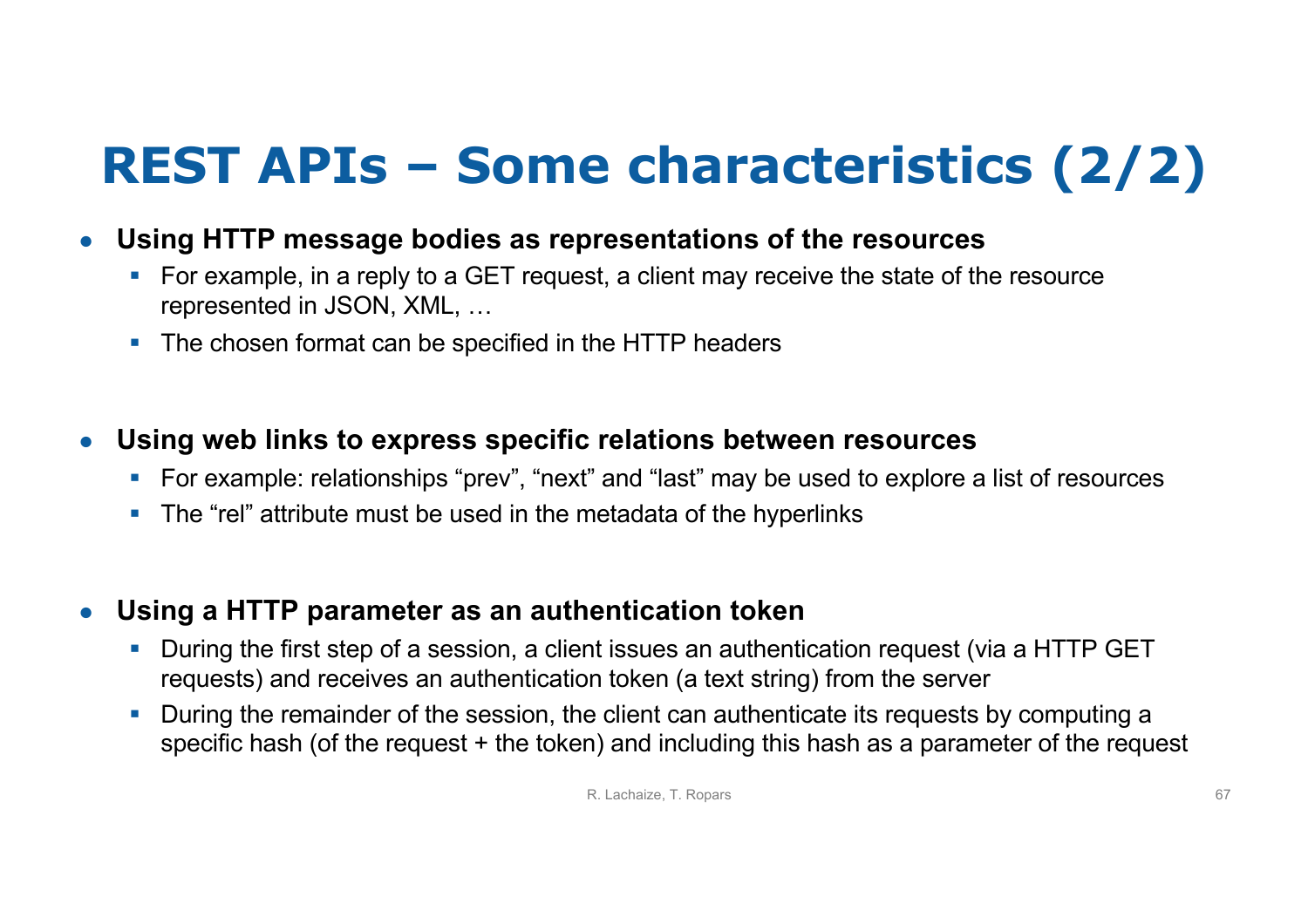### **REST APIs - Details**

- **For further details, see the following references:**
	- https://en.wikipedia.org/wiki/Representational state transfer
	- § **[recommende[d\] https://www.restapitutorial.co](https://www.restapitutorial.com/)m**
	- § [\[quick overview, in French\] https://blog.nicolashachet.com/niveaux/confirme/larchitecture-res](https://blog.nicolashachet.com/niveaux/confirme/larchitecture-rest-expliquee-en-5-regles/)texpliquee-en-5-regles/
	- § [Specification/list of possible values for link relations: https://www.iana.org/assignments/lin](https://www.iana.org/assignments/link-relations/link-relations.xml)krelations/link-relations.xml

#### ● **Examples of "real life" REST APIs:**

- § Twitt[er: https://developer.twitter.com/en/docs/api-reference-inde](https://developer.twitter.com/en/docs/api-reference-index)x
- LinkedI[n: https://www.linkedin.com/developer](https://www.linkedin.com/developers/)s/
- Google Clou[d: https://cloud.google.com/apis/docs/overvie](https://cloud.google.com/apis/docs/overview)w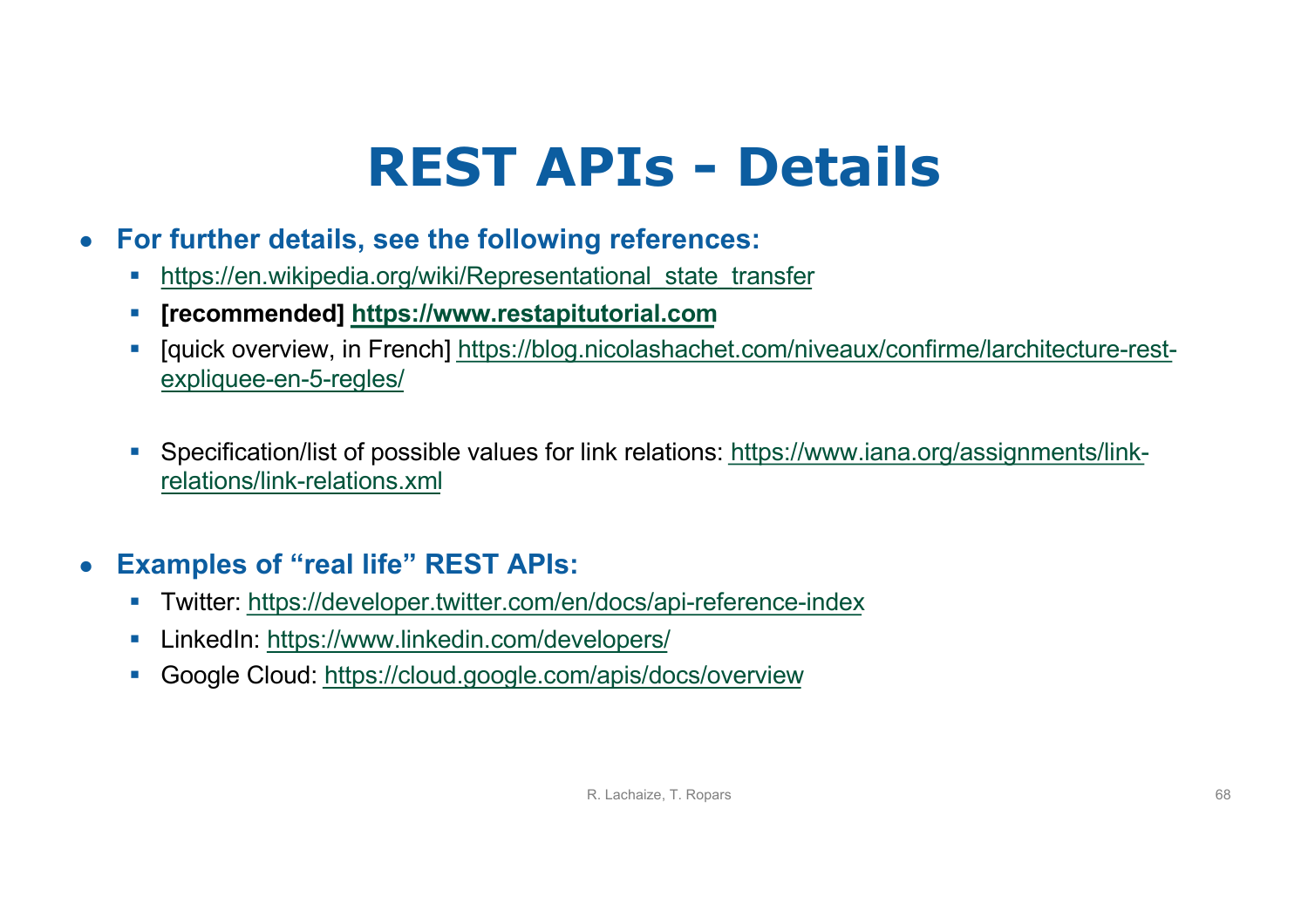### **Network security**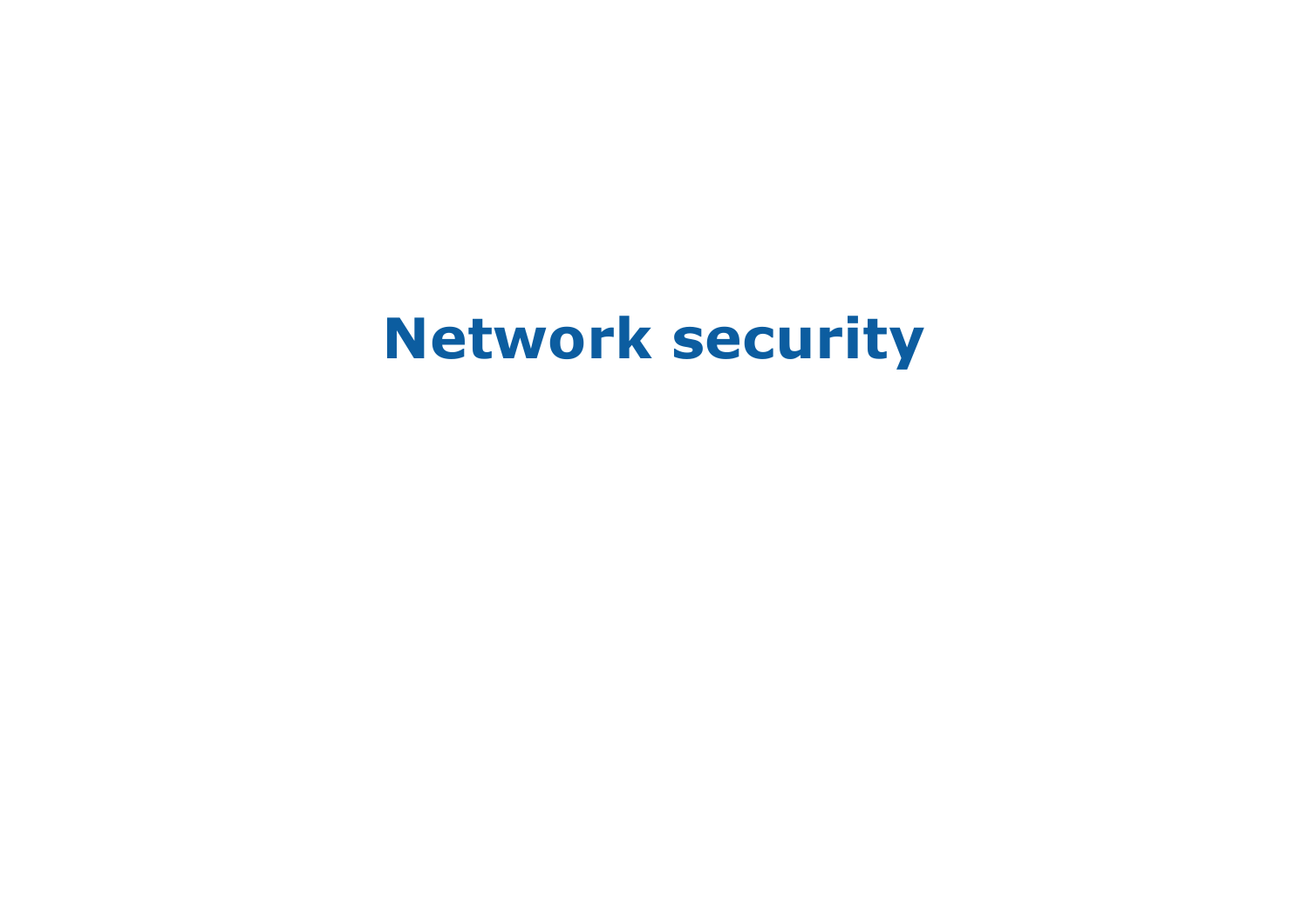### **Firewalls**

- **A firewall aims at filtering network communications in order to provide improved security guarantees.**
	- Can be placed at the level of individual machines or at the level of a network (router).
- **A firewall is configured with rules based on whitelisting and/or blacklisting.**
- **Filtering rules can be defined/applied at different layers:** 
	- Layer 2: MAC addresses
	- Layer 3: IP addresses
	- Layer 4: Transport protocol and ports, connection state
	- Layer 5: Application-level protocols and their specific criteria (e.g., Web URLs)
- **Filtering is usually performed on message headers (for cost efficiency) but can also be performed on message contents.**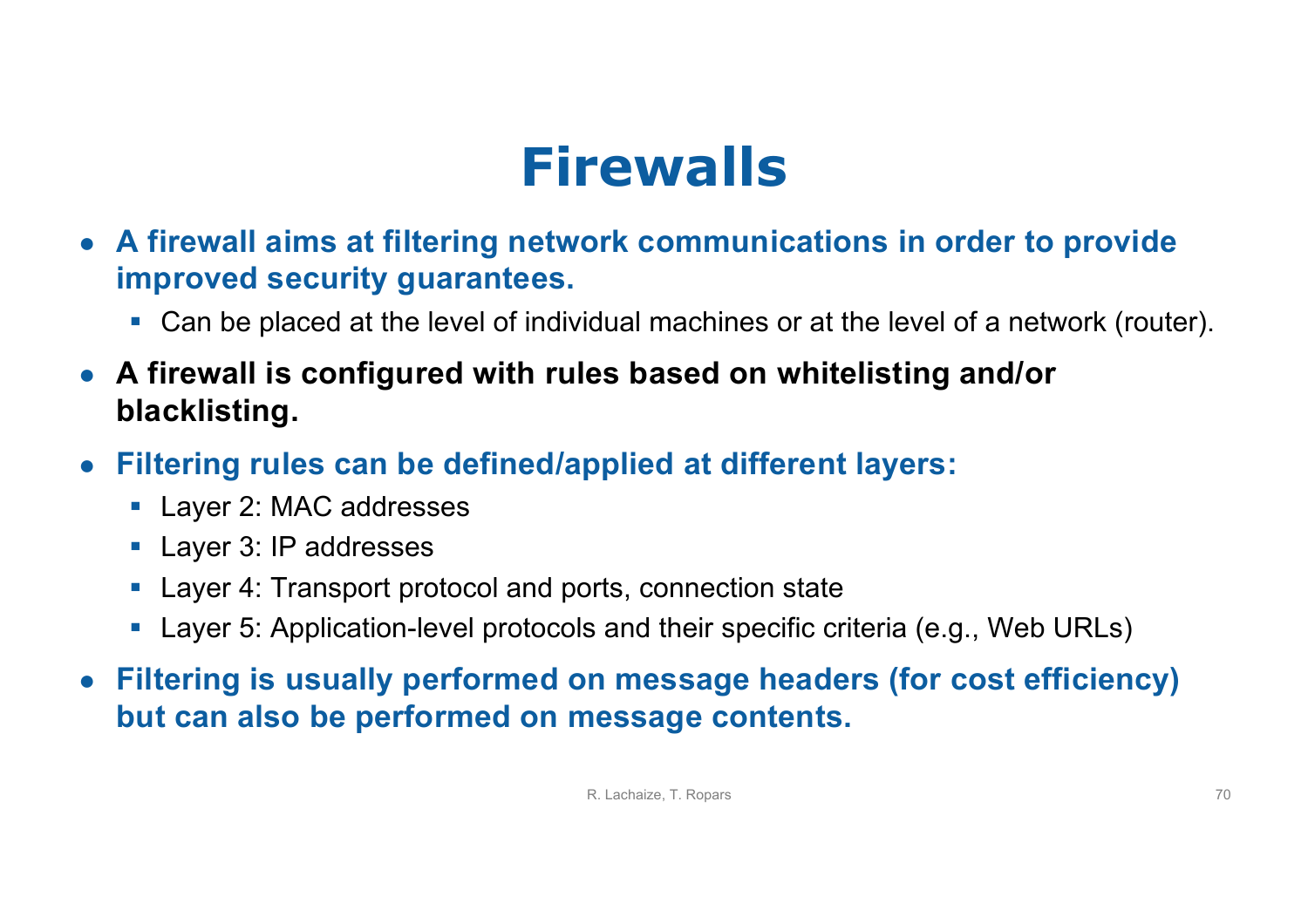# **VPN: Virtual Private Network**

- **A VPN creates a secure tunnel between a network N1 and an external machine M (located in another network N2).**
- All (or most of) the network traffic of M is redirected through the router of N1.
- From the point of view of the hosts within N1, M also belongs to N1 and has an IP address that fits in N1's IP range.
- Security guarantees (authentication and confidentiality) are achieved via cryptographic techniques (not detailed here).
- The IP packets exchanged between M and N1's router are encapsulated in secure messages, either at layer 3 (IPSEC) or at layer 5 (SSL).
- **Main motivations and use cases for using of a VPN:**
	- § Providing a machine connected to an untrusted network with secure (and convenient/simple/full) access to the internal resources of a organization's network
	- Controlling/monitoring the network traffic of a machine regardless of its current physical location
	- Protecting against attacks of a hostile network (confidentiality, authentication, integrity of the communications)
	- Making a machine appear as being located in another country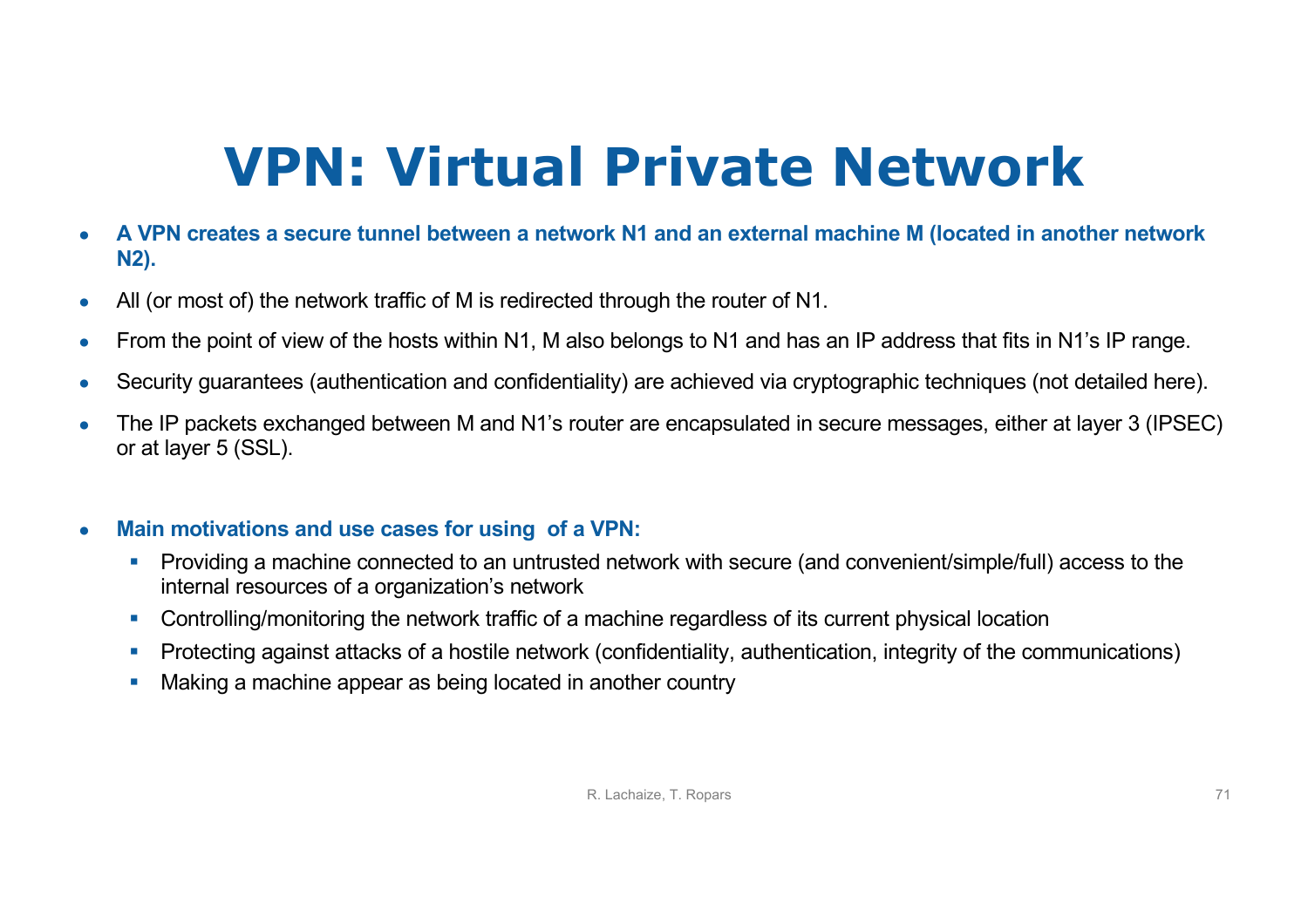# **SSL/TLS (1/2)**

- **"Secure Socket Layer" and "Transport-Level Security"**
	- Roughly speaking, two very similar protocols
- **Purpose: Providing security and confidentiality guarantees for application-level communications**
	- **Authentication** (at least for the server, optional for the client)
	- § **Confidentiality** of the exchanged data
	- § **Integrity** of the **messages contents**, and of the **message sequences**
- Conceptually implemented as **an intermediate layer between the transport layer (e.g., TCP sockets) and high-level application protocols (e.g., HTTP)**.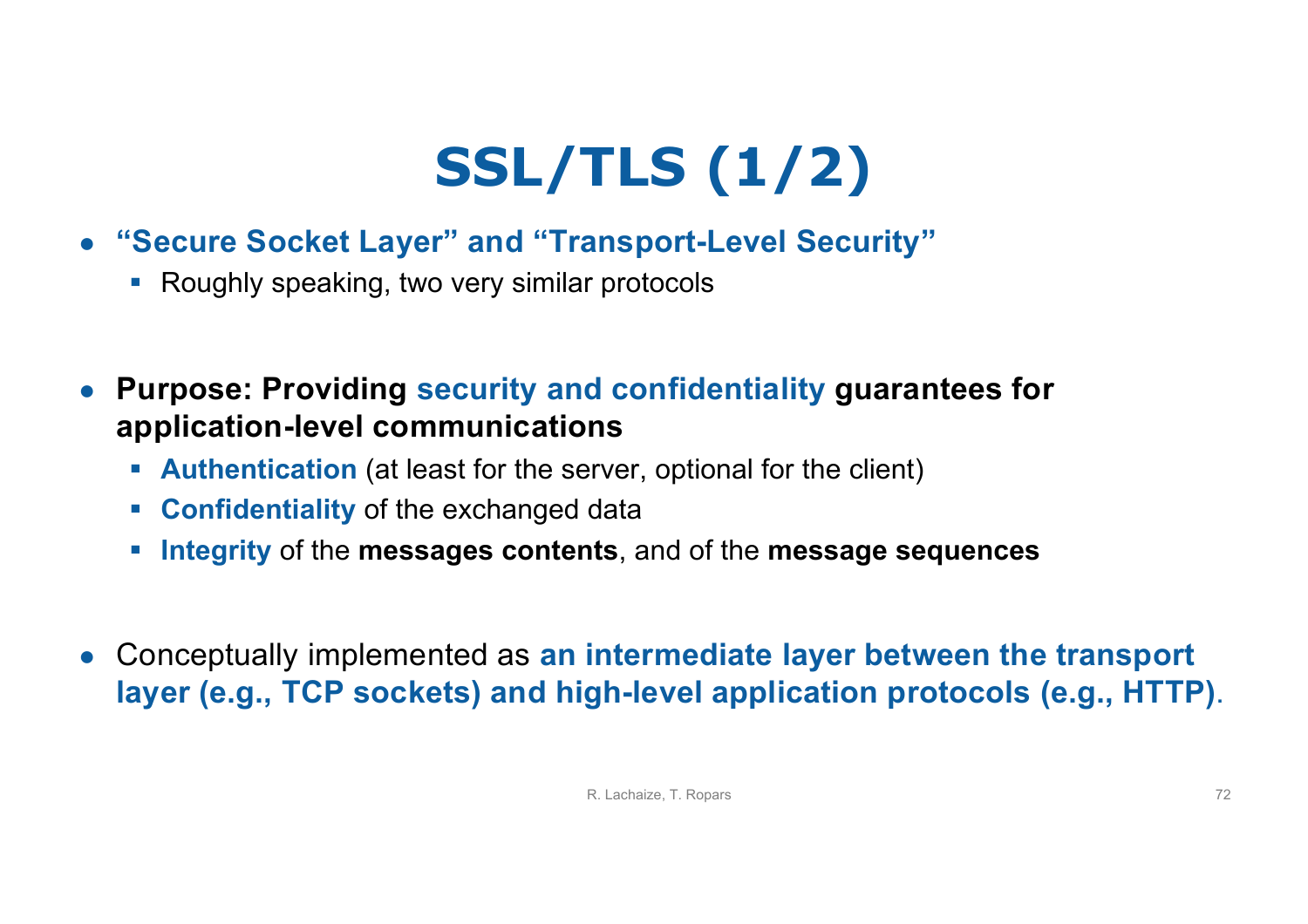# **SSL/TLS (2/2)**

- Relies on various cryptographic techniques (asymmetric and symmetric cryptography) and chains of trust.
- **Many application-level protocols have a an SSL/TLS-enabled variant.** For example:
	- **EXTED HTTP (default port: TCP 80)**  $\rightarrow$  **HTTPS (default port: TCP 443)**
	- SMTP (default port: TCP 25)  $\rightarrow$  SMTPS (default port: TCP 465)
	- IMAP (default port: TCP 143)  $\rightarrow$  IMAPS (default port: TCP 993)
- **Typically implemented as a library** (with interface bindings available for most programming languages).
	- Some examples: OpenSSL, LibreSSL, BoringSSL
	- § **A security-critical piece of code (many bugs/vulnerabilities discovered in the recent years).**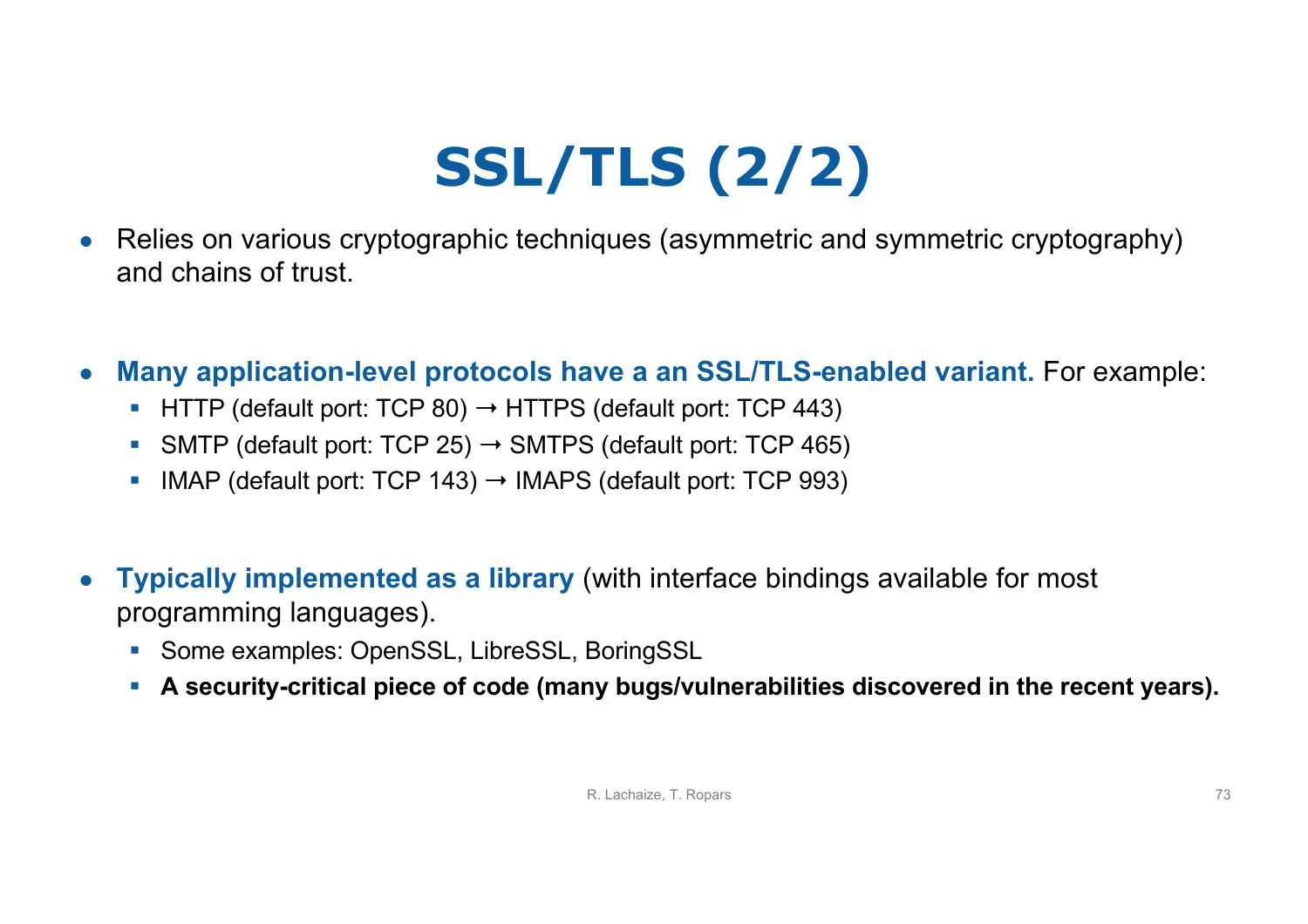### **SSH**

- **An application-level, client-server protocol for secure communications over a potentially insecure network.**
- **Provides the following guarantees:**
	- Confidentiality and integrity of communications
	- Client authentication
	- Server authentication
- Based on TCP (by default, server port 22). Not based on SSL/TLS

#### ● **Main use cases:**

- § **Remote shell (interactive)**
- Remote execution of commands/applications (possibly including graphical applications, but slow)
- § **SSH tunnel: encapsulation/forwarding of application-level protocols**
- § **SCP: copy of files to/from remote machine**
- SFTP: FTP-like service
- SSHFS: NFS-like service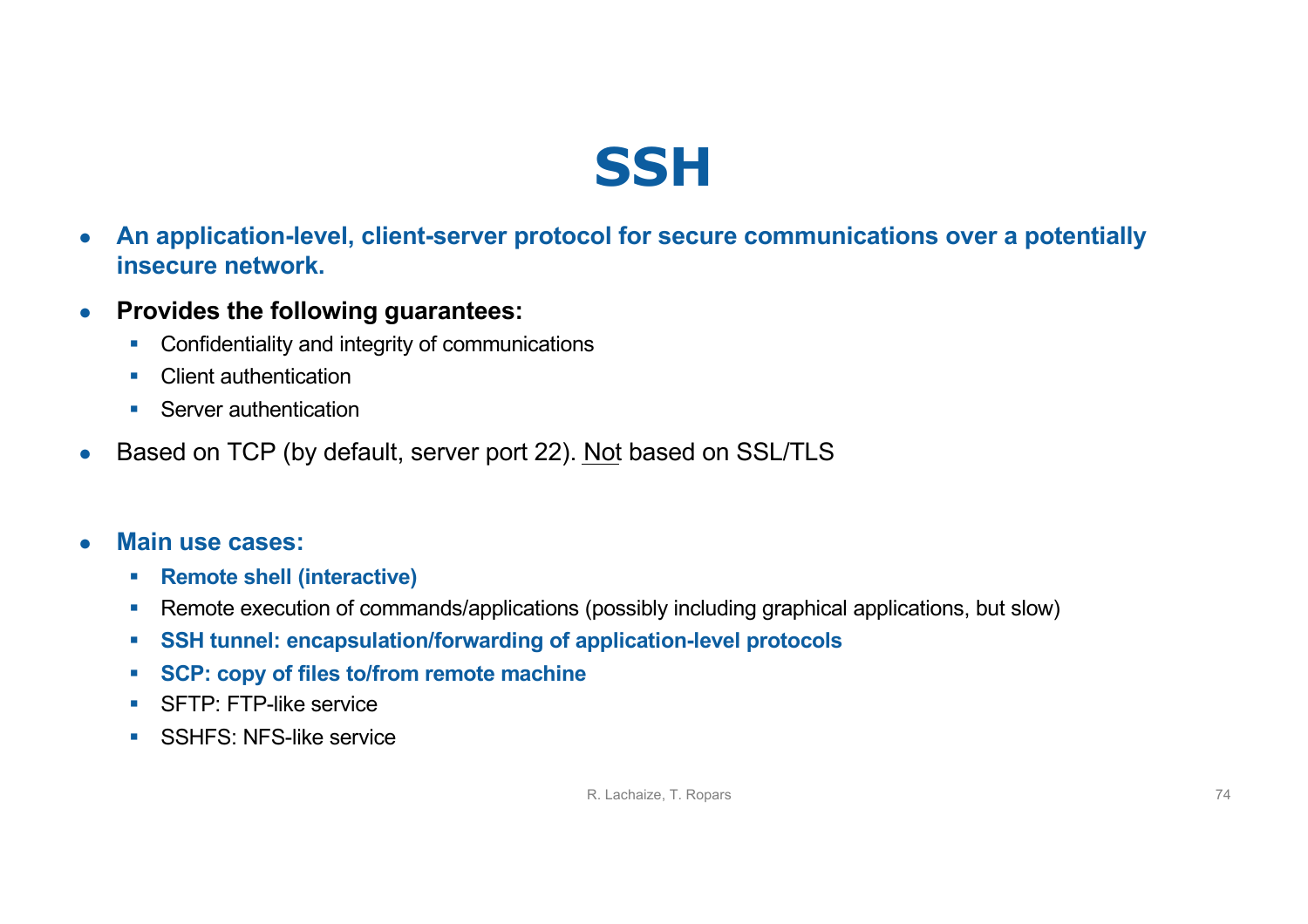# **SSH – Authentication**

### ● **Client (user) authentication by the server**

- By password
- Or by asymmetric cryptography (preferred method)
	- Pair of cryptographic keys: public key  $+$  private key
	- The server stores copy of the client's public key
	- The private key always remains on the client side

### ● **Server authentication by the client**

- Only by cryptographic techniques
- § At least, the client machine remembers the fingerprint of the server host key used during previous sessions and will check that the new fingerprint matches
- The client can also be pre-configured with the public key of the server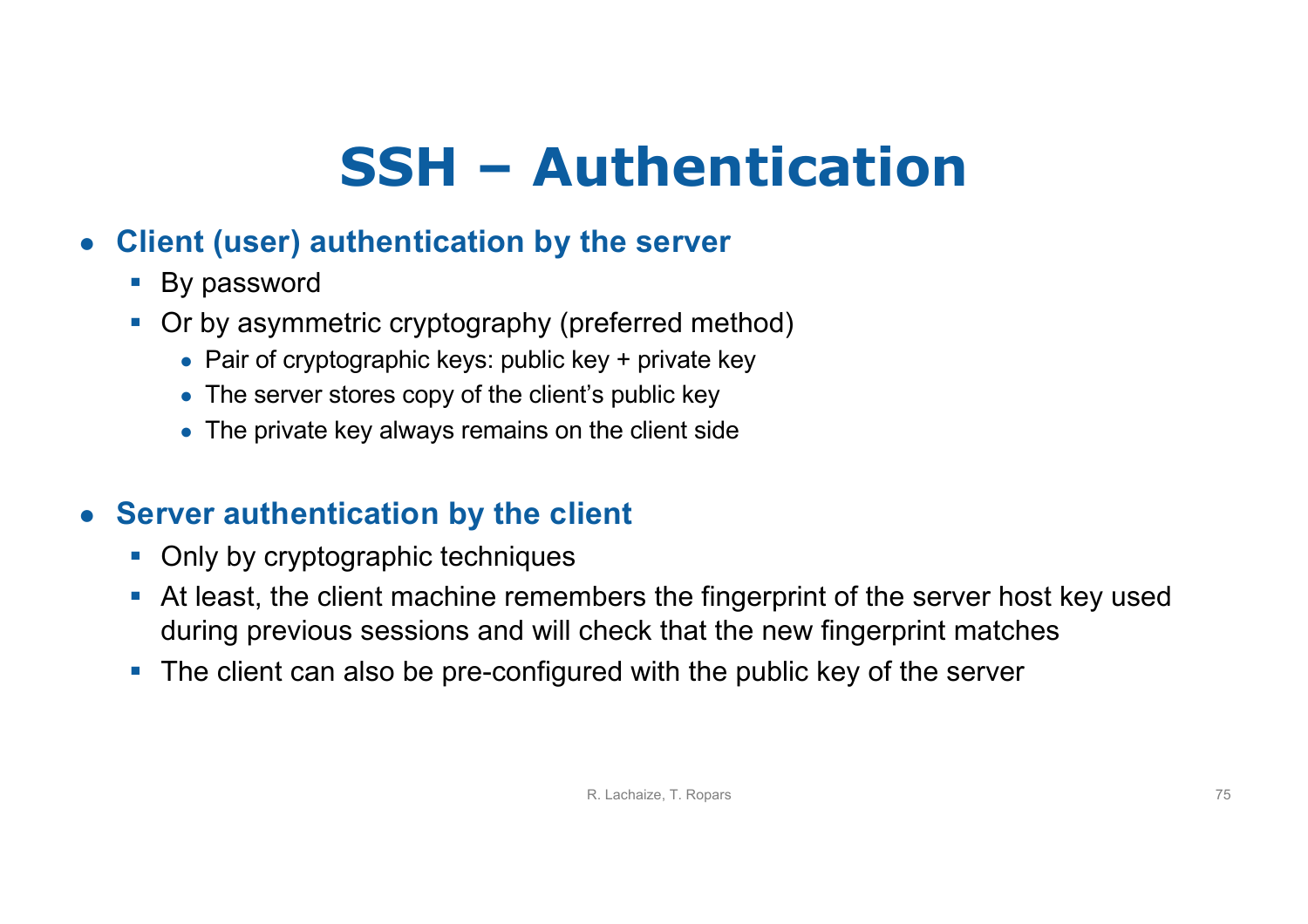# **SSH tunnel (1/7)**



### ● **Motivating scenario**

- § **Let's assume that we have the following setup:**
	- Two machines: C and S
		- Machine C, hosting a client application  $A_{client}$
		- Machine S, hosting a server application  $A<sub>server</sub>$
		- A<sub>client</sub> and  $A_{server}$  use an arbitrary TCP-based protocol (e.g., HTTP, IMAP, FTP ...)
	- C and S are interconnected via an insecure network (e.g., the Internet)
	- For security reasons, **the network that hosts machine S is only accessible from the outside through the SSH service running on machine B** (a.k.a. "SSH bastion")
	- The user (client) has a SSH account on machine B

### ● How can we create a working and secure connection between **Aclient and Aserver?**

secure network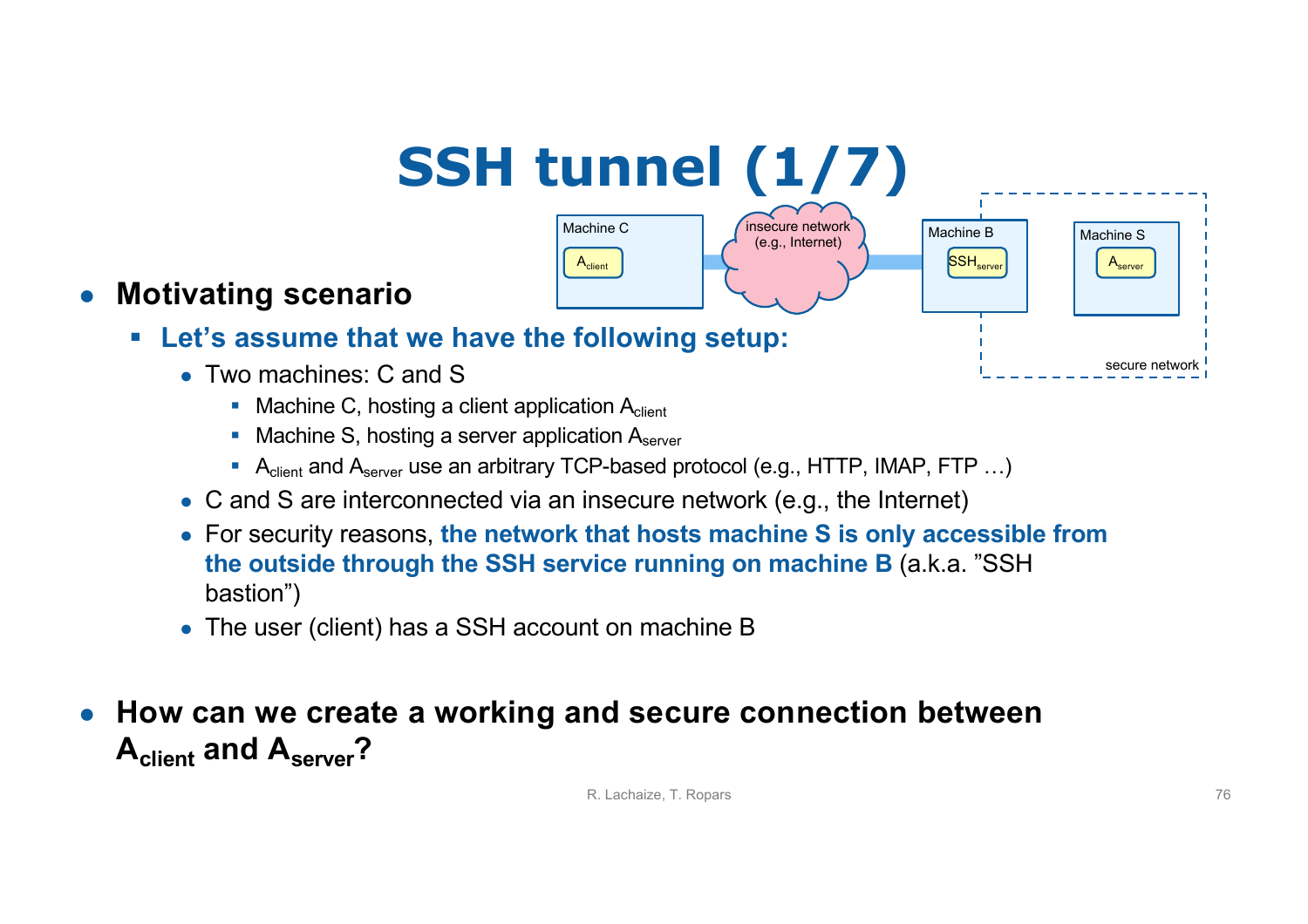# **SSH tunnel (2/7)**

### **• Solution: create a SSH tunnel, acting as a secure relay between A<sub>client</sub> and A<sub>server</sub>**

- On machine C: SSH client will act as a proxy for  $A_{client}$
- On machine B: SSH server will connect to  $A_{s\textrm{server}}$

#### ● **Configuration**

- Step 1: Create the tunnel (from  $A_{client}$ )
- Step 2: Modify the configuration of  $A<sub>client</sub>$  (server port and IP address)
- Note: a SSH server can support several tunnels simultaneously (from the same client and/or different clients)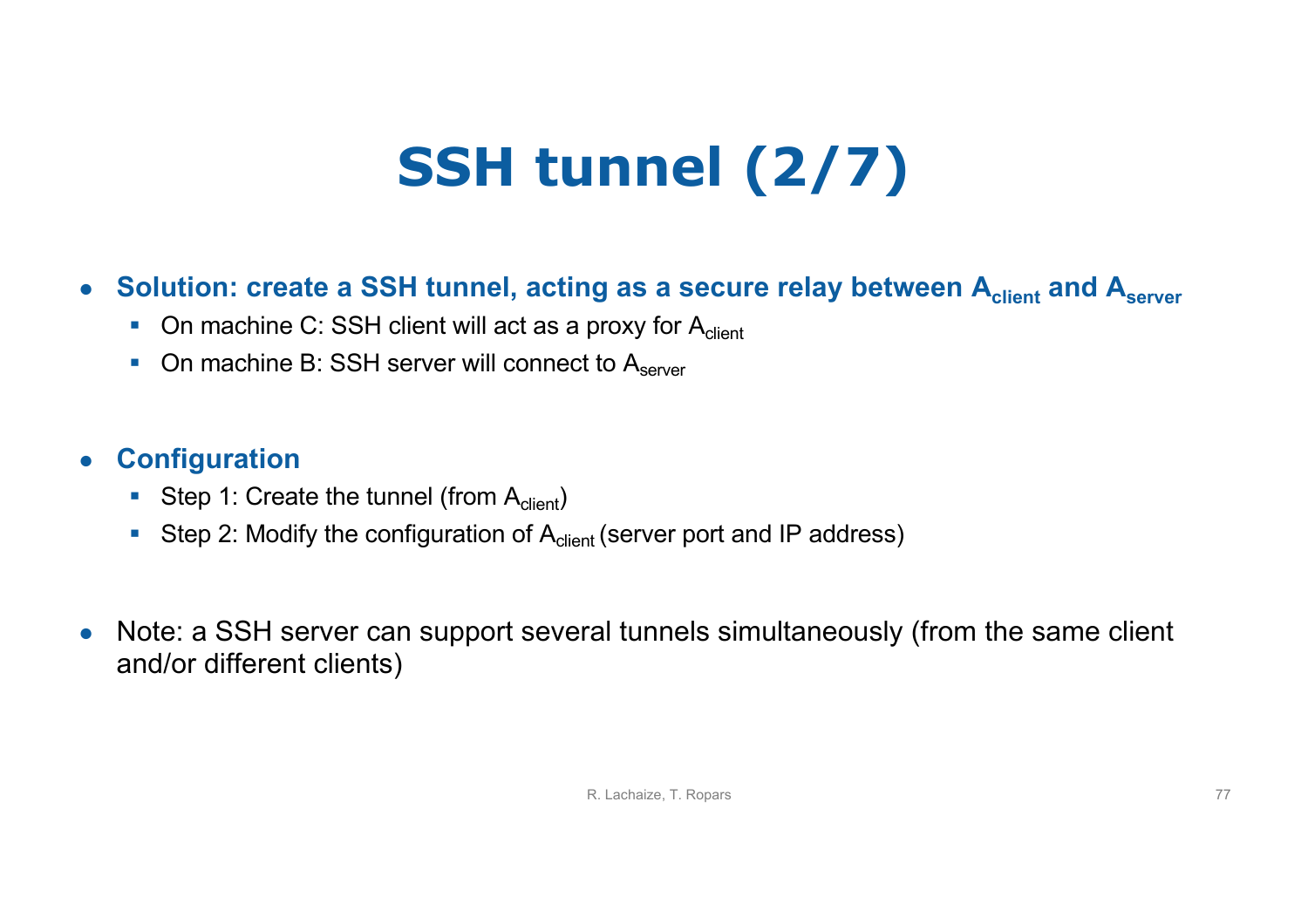# **SSH tunnel (3/7)**

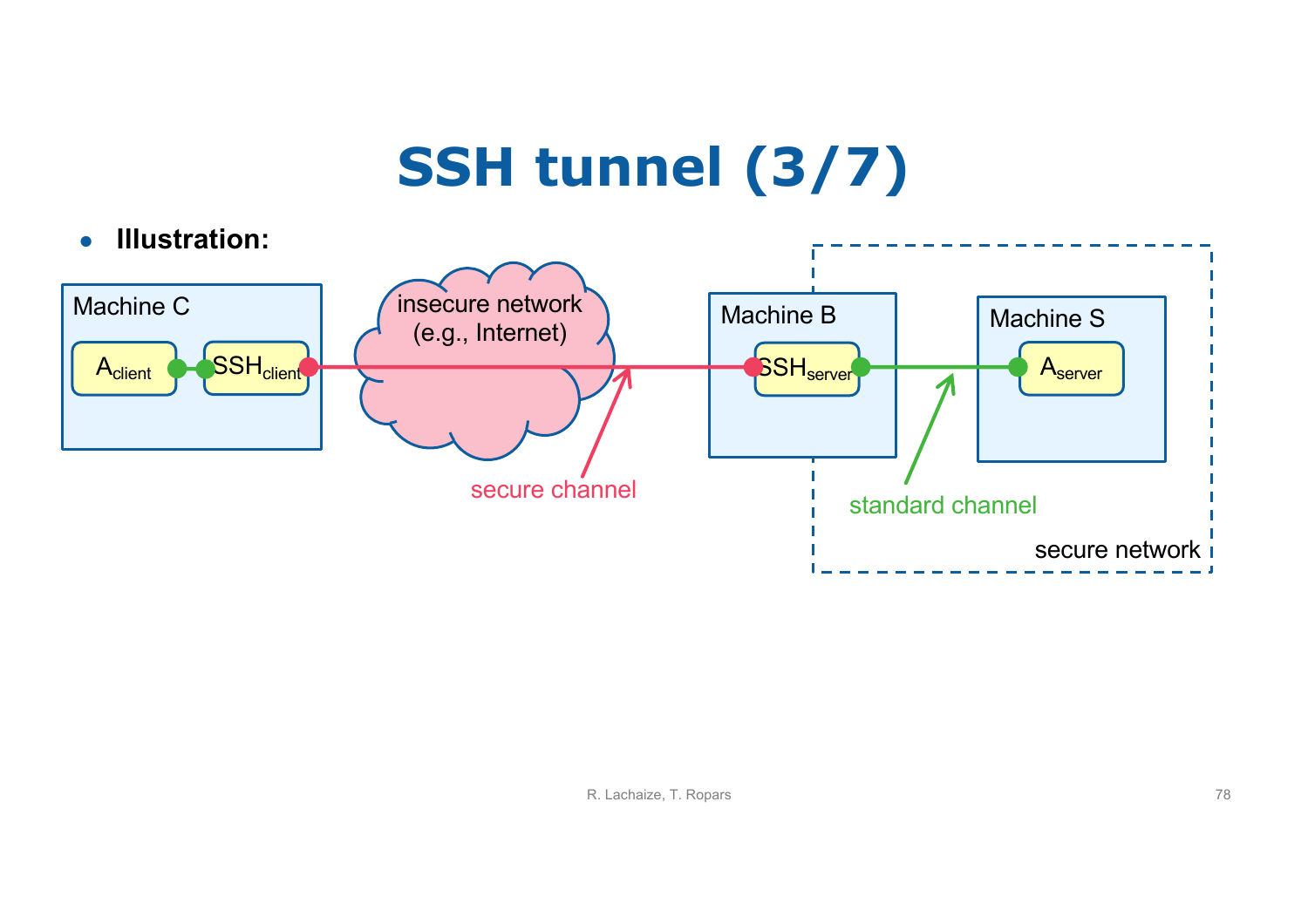# **SSH tunnel (4/7)**



**SSH command line for tunnel creation:** ssh  $-N$  -L localhost: port<sub>x</sub>: machineS: port<sub>y</sub> mylogin@machineB

R. Lachaize, T. Ropars 79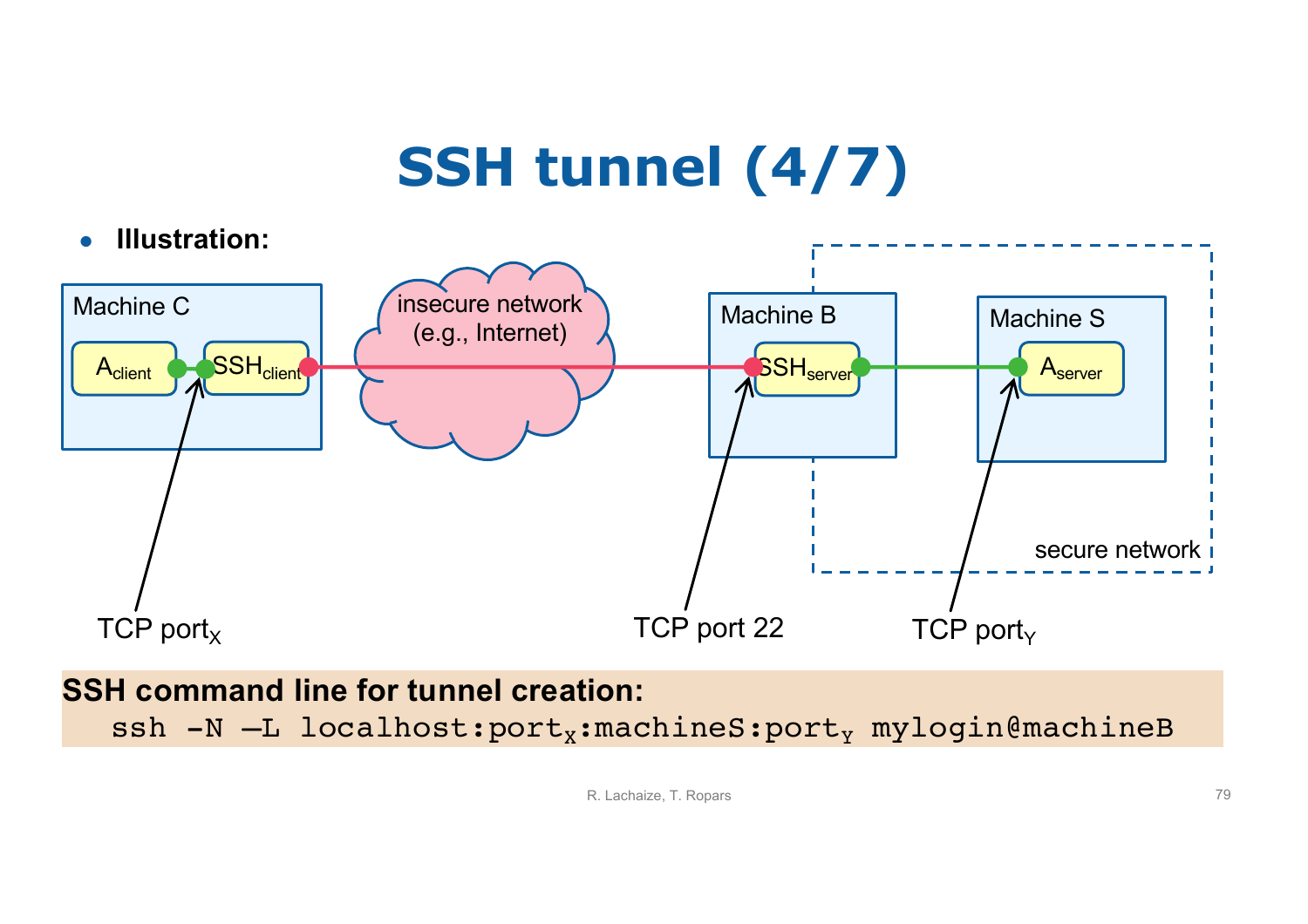## **SSH tunnel (5/7)**

**Variant : if B and S are actually the same machine (with only the SSH service available from the outside):**



#### **SSH command line for tunnel creation:**

ssh  $-N$   $-L$  localhost:port<sub>x</sub>:localhost:port<sub>y</sub> mylogin@machineS

R. Lachaize, T. Ropars 80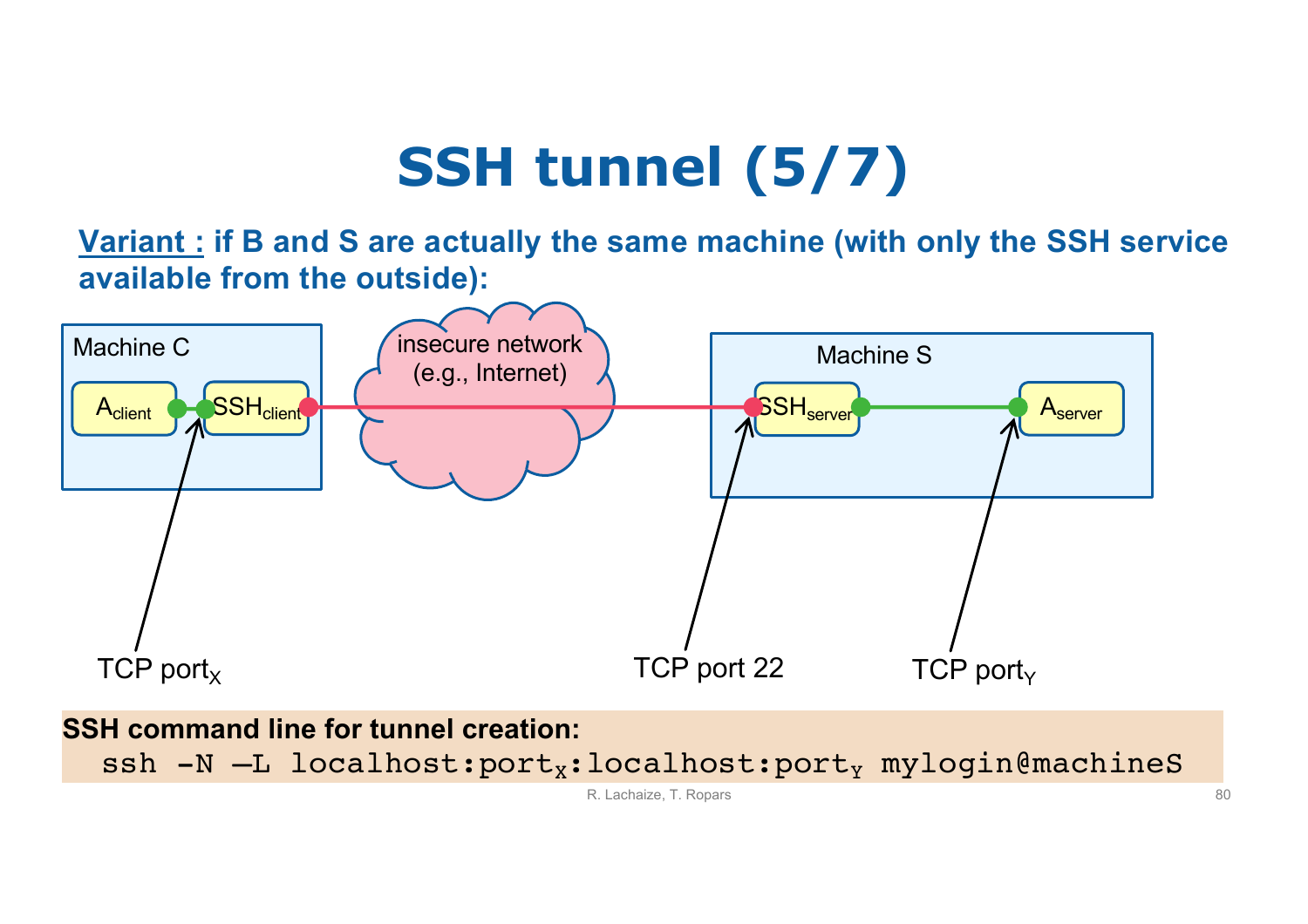# **SSH tunnel (6/7)**

- **Notes:**
	- § **The configuration of client applications on machine C must be modified in order to contact the local SSH agent instead of the remote server.**
	- By default, the client application is not aware that it is interacting with a proxy.
		- This is flexible (no need to modify the client application).
		- However, **a distinct tunnel must be manually created for each TCP connection created from machine A (for the same application and/or different applications).**
	- § **Another possibility is to make the client application aware that it is communicating through a proxy.** In that case, a new tunnel can be automatically created by the proxy upon each new outgoing connection request initiated by the client application(s).
		- The typical protocol used for the client SSH proxy interactions is SOCKS.
		- Many client applications support SOCKS (e.g., Web browsers).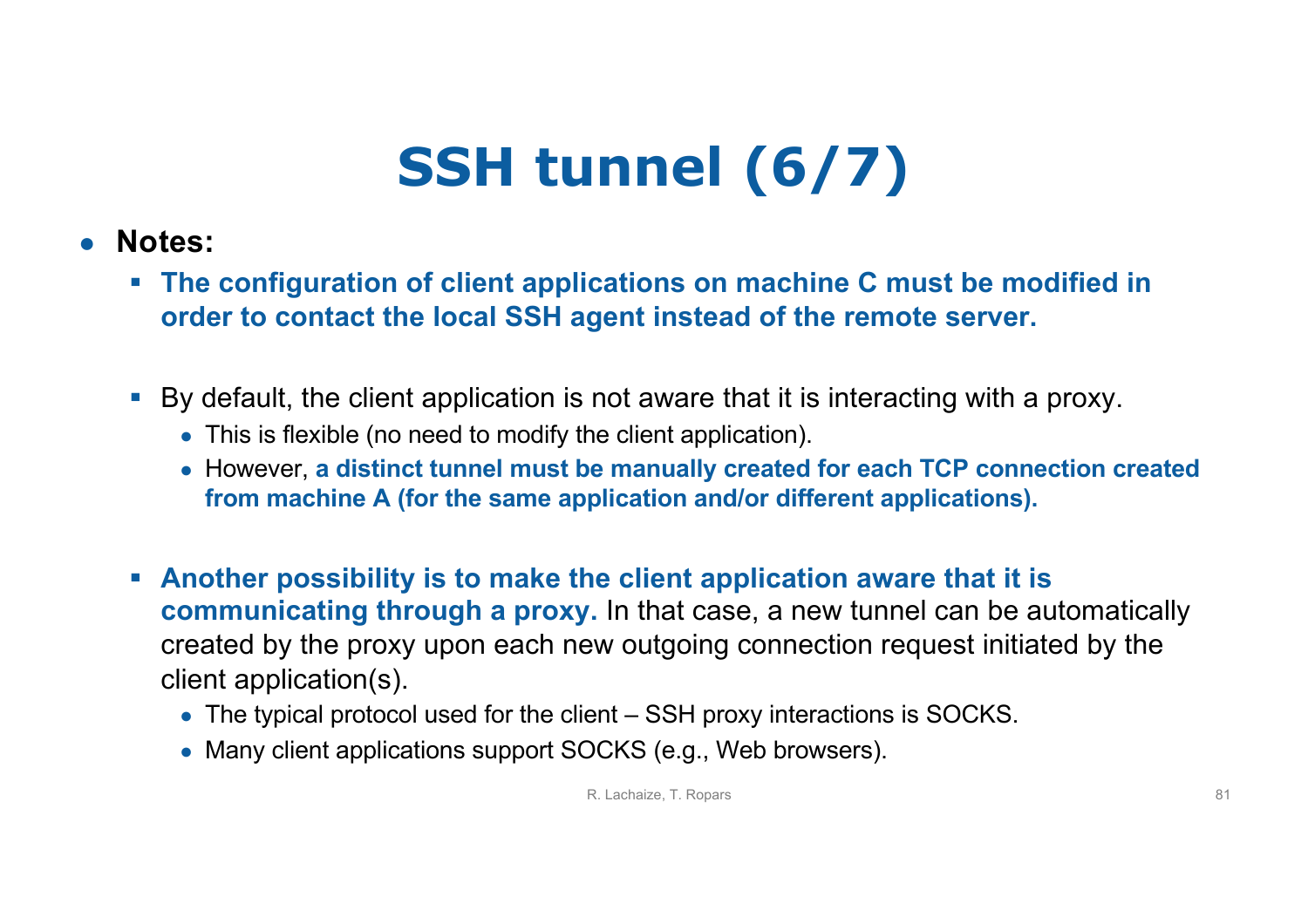# **SSH tunnel (7/7)**

#### **Another variant: machine S can be outside of the network of machine B**

- In that case, the main motivation is to overcome a filtered network (e.g., for Web browsing)
- **•** In a typical setup for this use case,  $SSH_{client}$  appears as a SOCK proxy for  $A_{client}$

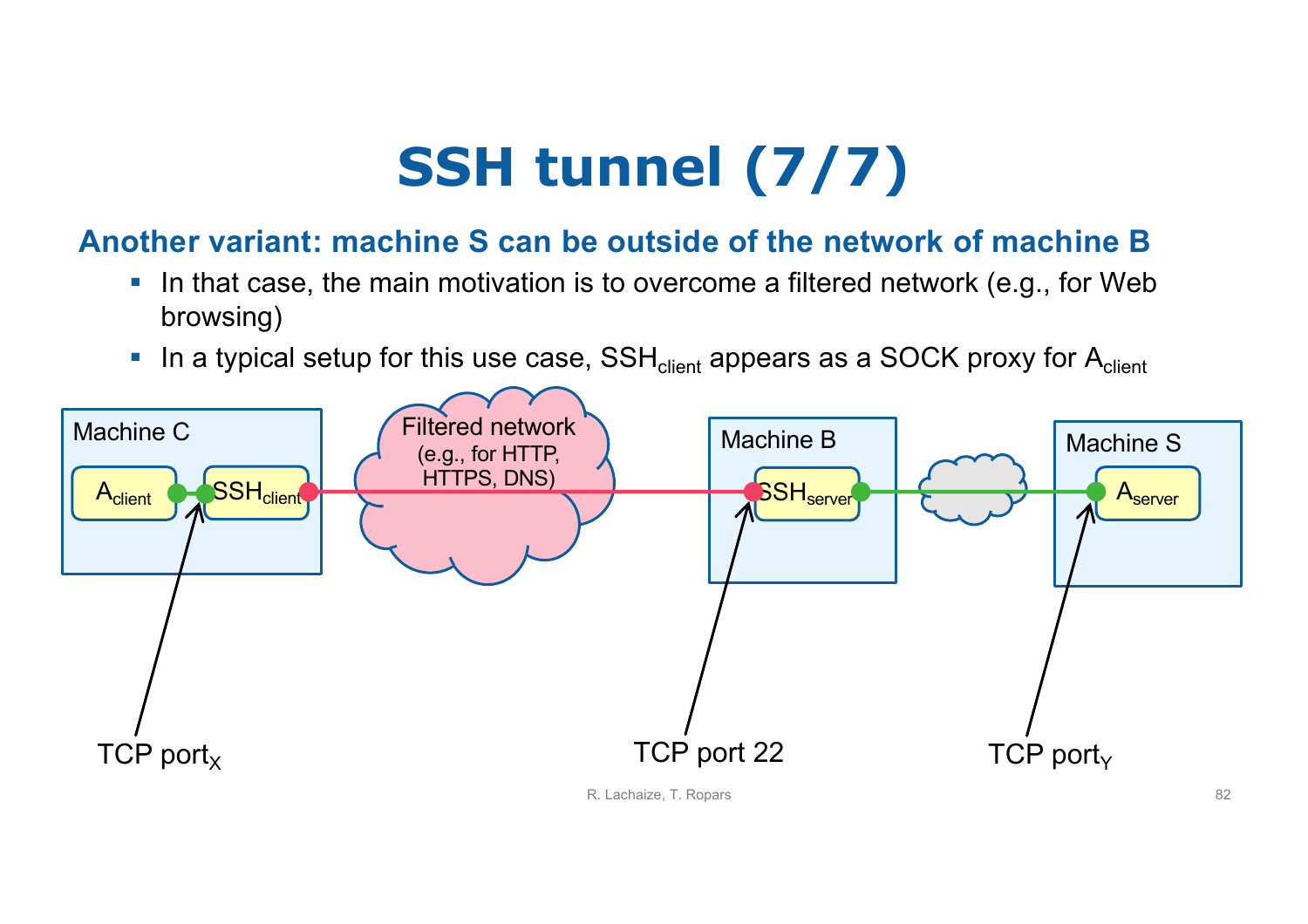

#### **Another common scenario:**

- A user on machine C has an account on Machine B and on Machine S
	- Note: Credentials (login, password/keys) may or may not be the same on both machines
- **The user wants to establish an SSH session with machine S**
- However, in this setup, only Machine B is reachable from the outside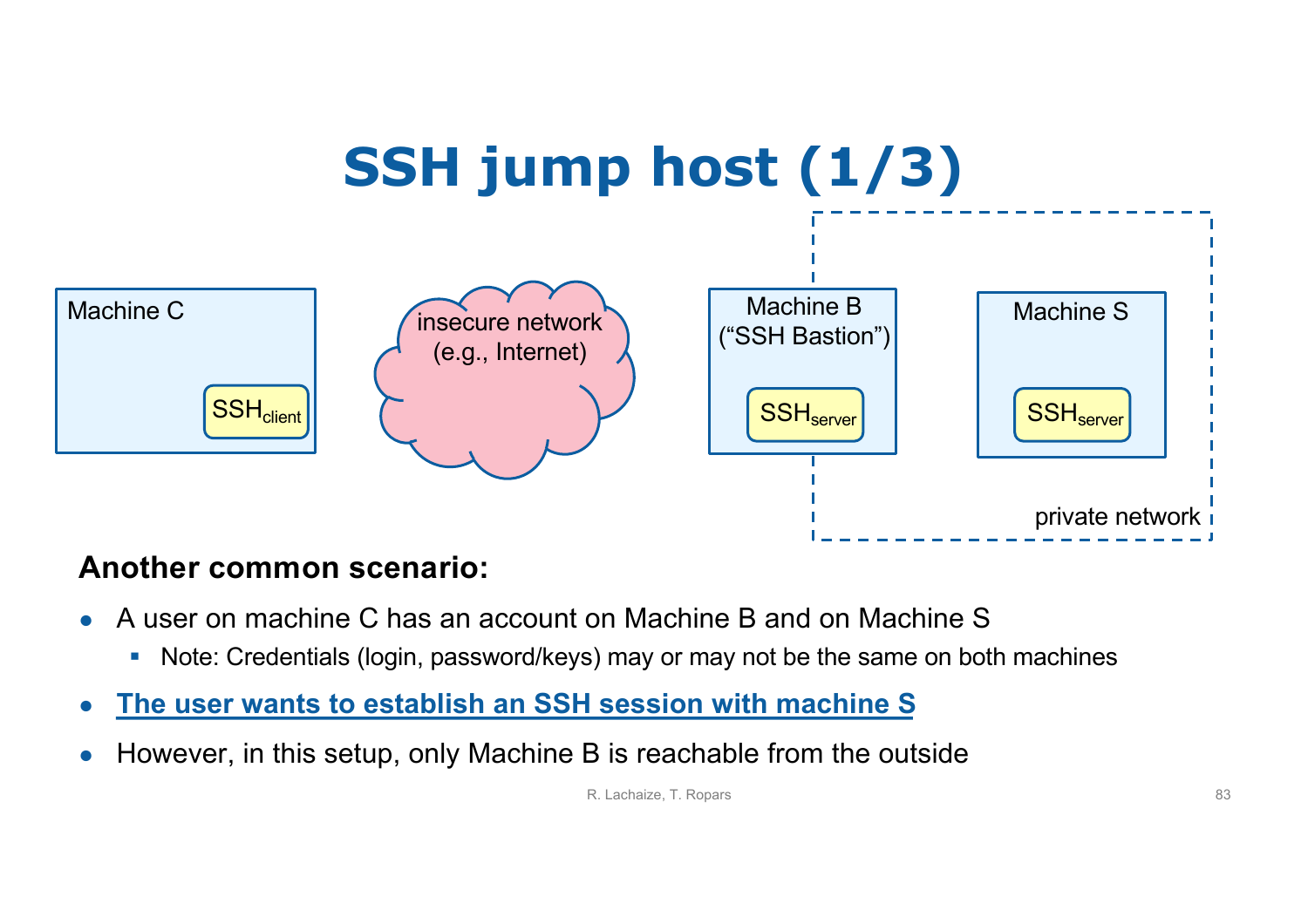

### **Solution:**

- Use Machine B as a "jump host" (also known as "jump server"): Machine B acts as relay of SSH channel between C and S
- The private SSH keys never leave Machine C (Machine B cannot "steal" secrets)